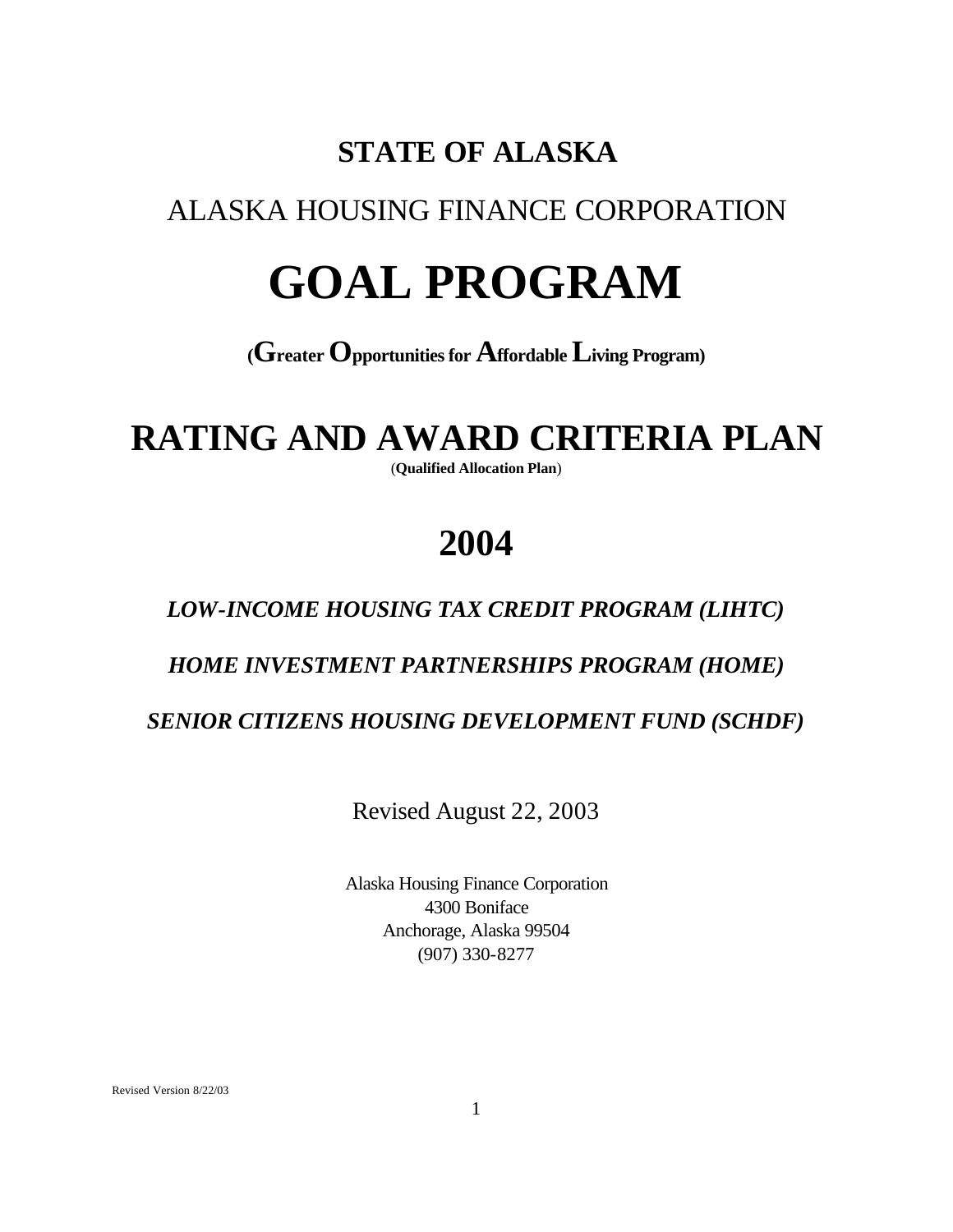#### **TABLE OF CONTENTS**

| I.        |                                                                                    |  |
|-----------|------------------------------------------------------------------------------------|--|
| II.       |                                                                                    |  |
| Ш.        |                                                                                    |  |
| IV.       |                                                                                    |  |
| $\bullet$ |                                                                                    |  |
| $\bullet$ |                                                                                    |  |
|           |                                                                                    |  |
| V.        |                                                                                    |  |
|           |                                                                                    |  |
| VI.       |                                                                                    |  |
| VII.      |                                                                                    |  |
| VIII.     |                                                                                    |  |
|           | Project Serves The Lowest Income Tenants (Maximum 20 Points)  12<br>$A(1)$ .       |  |
|           | $B(1)$ .                                                                           |  |
| C.        | Community Revitalization Projects Located in a Qualified Census Tract (5 Points)13 |  |
| D.        | Supporting Development and Operation Data (Maximum 35 Points) 14                   |  |
| E.        | Project Leveraging, including "Matching" Contributions (Maximum 20 Points) 14      |  |
| F.        |                                                                                    |  |
| G.        | Need for the Proposed Project in the Local Area (Maximum 20 Points) 16             |  |
| Н.        |                                                                                    |  |
|           | 1.                                                                                 |  |
|           | 2.                                                                                 |  |
|           | 3.<br>4.                                                                           |  |
|           | 5.                                                                                 |  |
|           | 6.                                                                                 |  |
|           | 7.                                                                                 |  |
|           | 8.                                                                                 |  |
| I.        |                                                                                    |  |
| J.        |                                                                                    |  |
| К.        |                                                                                    |  |
| L.        |                                                                                    |  |
| IX.       | PROJECT CHANGES AND NON-COMPLIANCE WITH RATING CRITERIA                            |  |
|           |                                                                                    |  |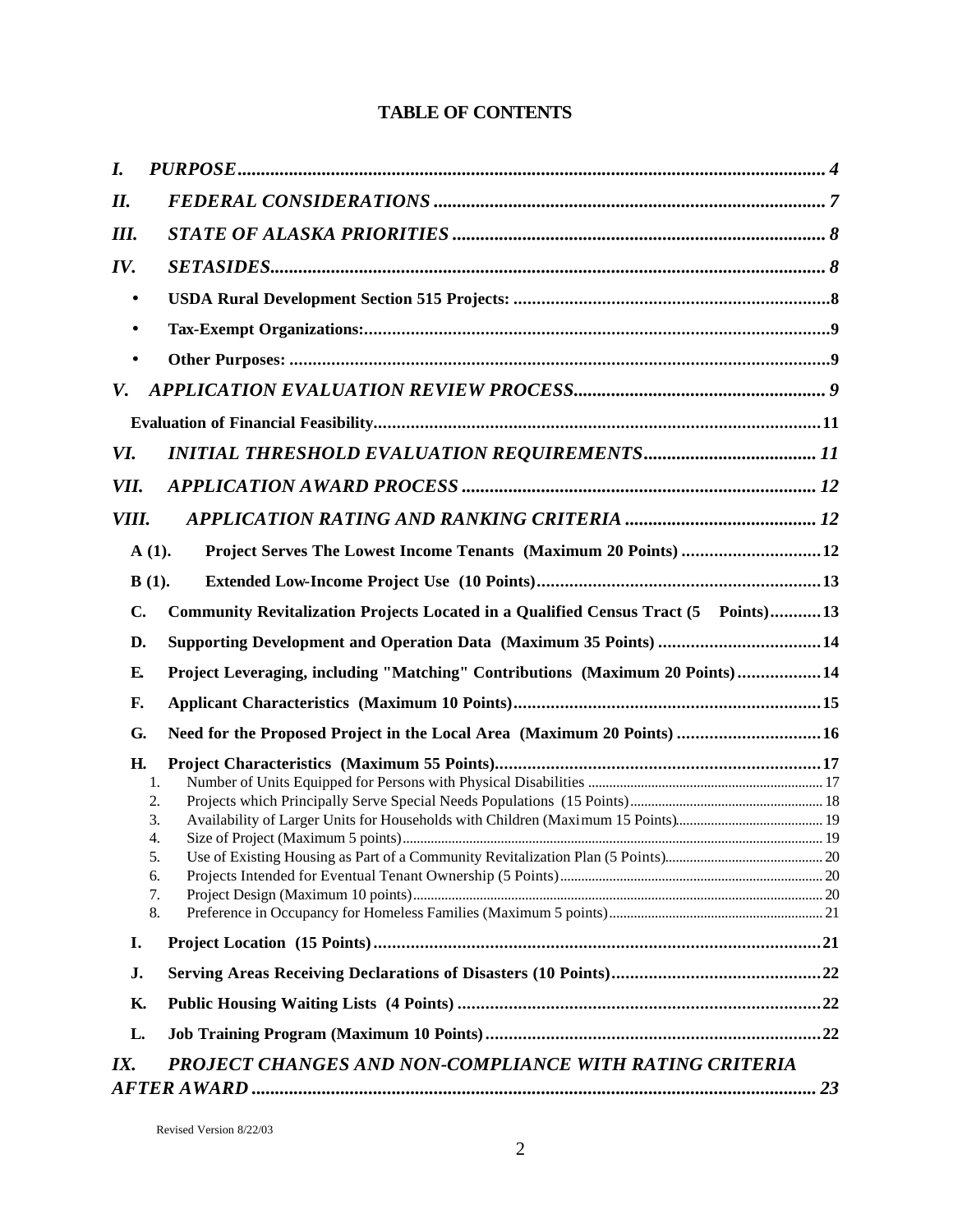| X.           |                                                                           |  |
|--------------|---------------------------------------------------------------------------|--|
| XI.          |                                                                           |  |
| A.           | Total Development Costs Limits (HUD 221(d)(3 and 4) Limits for Alaska):24 |  |
| В.           |                                                                           |  |
| $\mathbf{C}$ |                                                                           |  |
| D.           |                                                                           |  |
| E.           |                                                                           |  |
| F.           |                                                                           |  |
| G.           |                                                                           |  |
| Н.           |                                                                           |  |
| I.           |                                                                           |  |
| XII.         | ALLOCATION OF TAX CREDITS TO PROJECTS FINANCED WITH TAX-                  |  |
| XIII.        |                                                                           |  |
| XIV.         | <b>COMPLIANCE MONITORING PLAN FOR LIHTC PROJECTS </b> 27                  |  |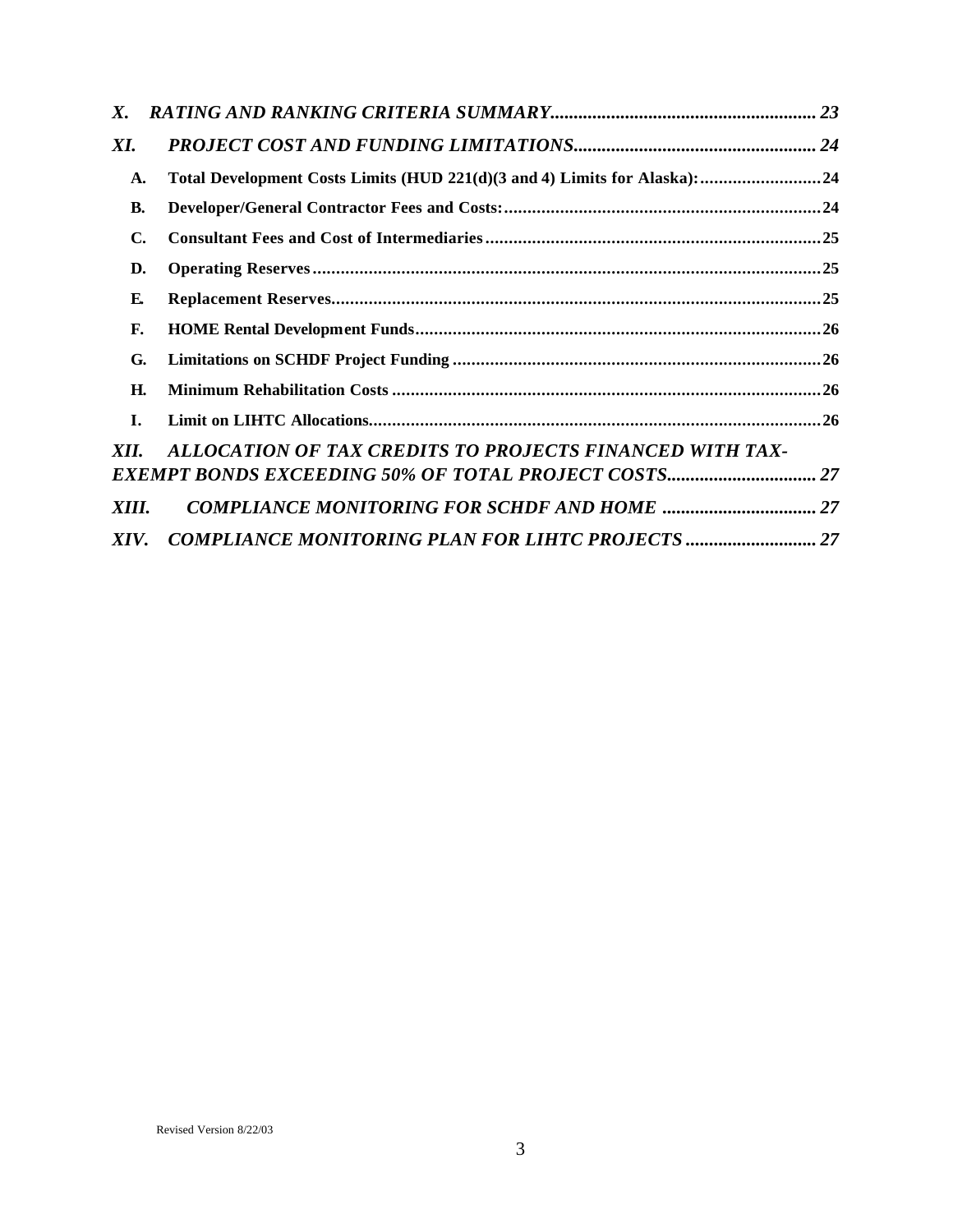#### **I. PURPOSE**

The rating and award criteria outlined herein has been prepared by the Alaska Housing Finance Corporation (AHFC) to establish the criteria which will be used to award Greater Opportunities for Affordable Living (GOAL) Program funds. This program contains three funding sources - Low-Income Housing Tax Credits (LIHTCs), Home Investment Partnership Program (HOME) funds, and Senior Citizen's Housing Development Fund (SCHDF) grants.

The rating and award criteria established herein, also referred to as the Qualified Allocation Plan, complies with the requirements of Title 26, U.S.C. Section 42 of the Internal Revenue Service Code, as amended ("Section 42").

It is AHFC's policy to encourage the responsible development of housing for seniors, lowerincome persons and families through the allocation of GOAL program funds. A separate policy and procedures manual for the GOAL program is available from AHFC.

Additionally, it is AHFC's policy to minimize the impact of the GOAL program on existing residents of buildings that will be acquired or rehabilitated, where relocation of existing residents will occur. As such, a relocation assistance plan is required of all applicants, where appropriate.

In determining the appropriate amount of GOAL program funds to be awarded, AHFC will consider the sources and availability of other funds, the reasonableness of development and operating costs, anticipated project operating revenue, and the expected proceeds from the sale of LIHTCs (if applicable).

#### Fair Housing and Civil Rights Statement

It is a requirement of receipt of any funding under the GOAL program that any owner/developer/borrower and any of its employees, agents or sub-contractors understands and agrees that it is the total responsibility of the owner to adhere to and comply with all Federal Civil Rights legislation inclusive of the Fair Housing Laws, Section 504 of the Rehabilitation Act of 1973, the Americans with Disabilities Act as well as any state or local Civil Rights legislation along with any required related codes and Laws. Should AHFC not specify any requirements, such as design, it is none the less the owners responsibility to be aware of and comply with all non-discrimination provisions relating to race, color religion, sex, handicap, familial status, national origin and any other classes protected in Alaska. This includes design requirements for construction and rehabilitation, Equal Opportunity in regard to marketing and tenant selection (affirmative marketing procedures) and reasonable accommodation and modification for those tenants covered under the law.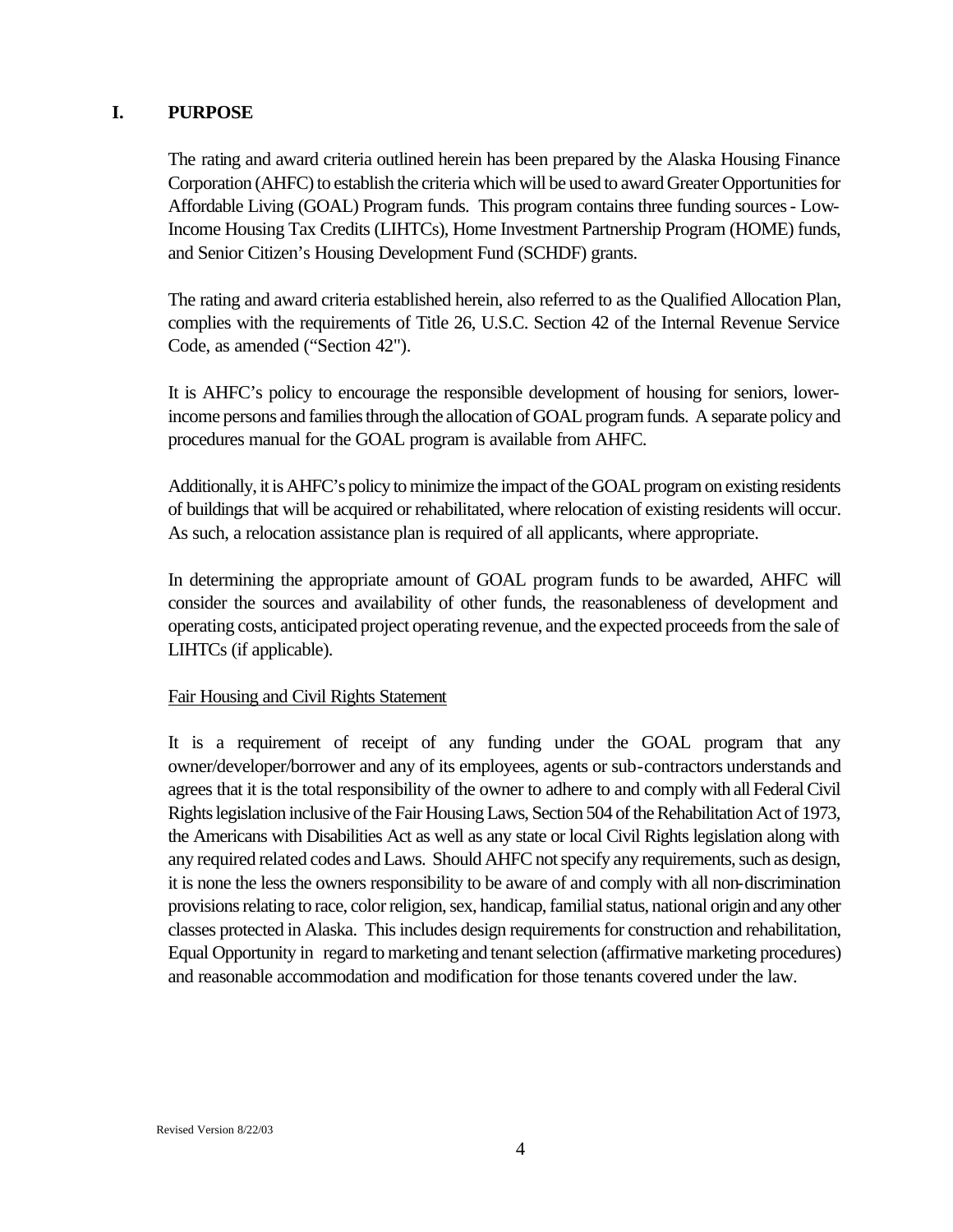#### Definitions:

"**accessible unit**" – is a unit or property that is compliance with the design requirements for all multi-family properties covered under the Fair Housing Act Amendments of 1989. Generally refers to the egress into a unit and the ability of a person in a wheelchair to maneuver within the unit.

"**community revitalization plan**" – a local comprehensive planning document that specifically includes community revitalization as a priority or defines community revitalization efforts that are consistent with that comprehensive document. If no comprehensive planning document is prepared in a community, then a letter from the chief executive officer of the local government attesting to a proposed project's role in achieving community revitalization will substitute.

"**development proforma**" – a listing of all of the costs associated with the development of a project and the sources of funds used to pay for the development.

"**equipped**" means all the requirements of an accessible unit have been satisfied plus the unit is equipped with grab bars, roll-under counters, bathrooms with roll-in or seated shower stalls or tubs, and other applicable equipment for persons with hearing or vision disabilities.

"**GOAL**" - Greater Opportunities for Affordable Living is the term used to describe the three funding programs (Low-Income Housing Tax Credits (LIHTCs), Home Investment Partnership Program (HOME) funds, and Senior Citizen s Housing Development Fund (SCHDF)) that have been combined into one application process.

"**Home Investment Partnerships Program (HOME**)" – a program of the U.S. Department of Housing and Urban Development which provides grant funds administered by AHFC for the development of affordable low-moderate income housing.

"**Homeless**" means a person is considered homeless if he/she resides in places not meant for human habitation, such as cars, parks, sidewalks, abandoned buildings (on the street);

in an emergency shelter; and in transitional or supportive housing for homeless persons who originally came from the streets or emergency shelters. In any of the above places but is spending a short time (up to 30 consecutive days) in a hospital or other institution.

#### Or:

Is being evicted within a week from a private dwelling unit and no subsequent residence has been identified and the person lacks the resources and support networks needed to obtain housing.

Revised Version 8/22/03 Is being discharged within a week from an institution, such as a mental health or substance abuse treatment facility or a jail/prison, in which the person has been a resident for more than 30 consecutive days and no subsequent residence has been identified and the person lacks the resources and support networks needed to obtain housing.

5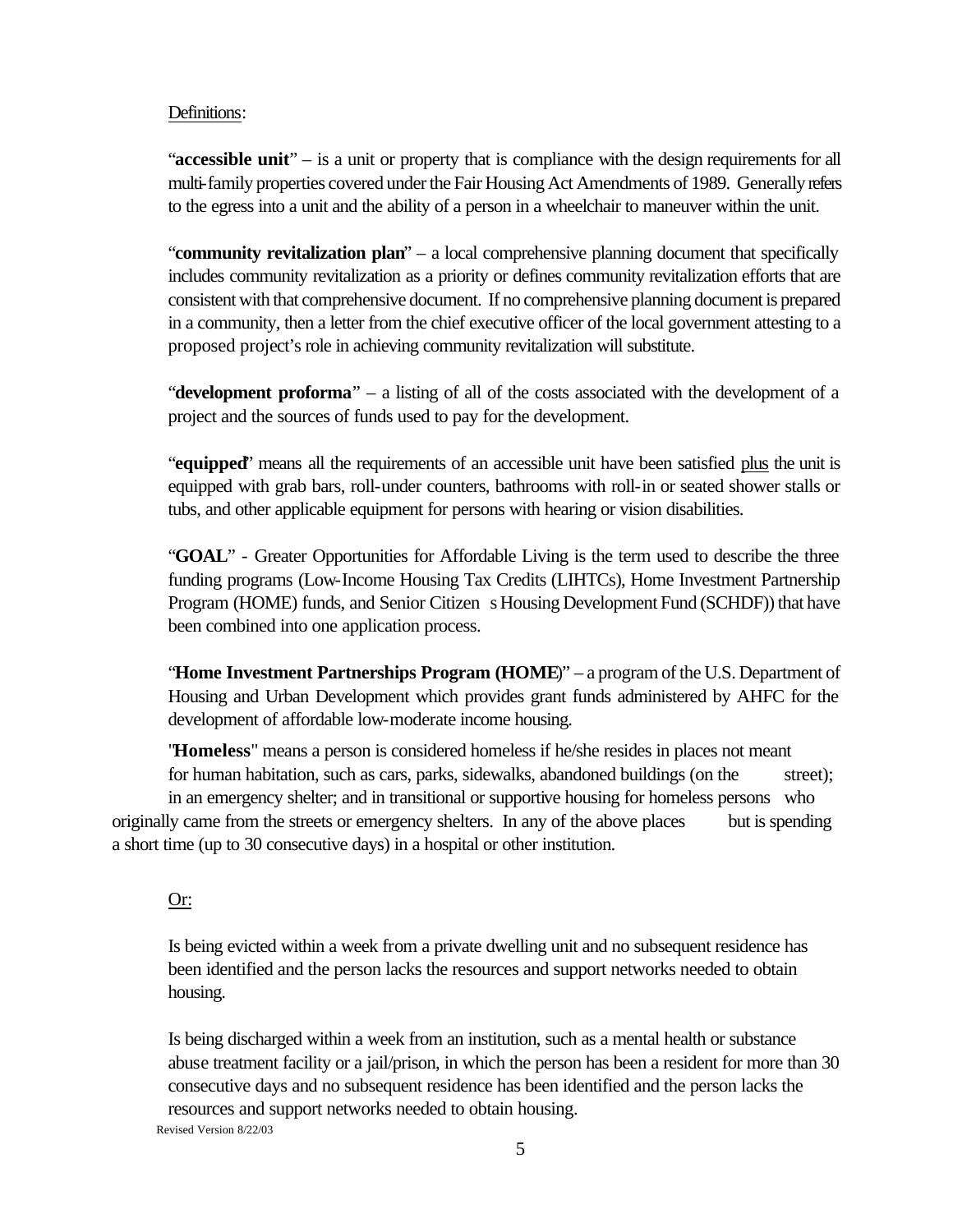Is fleeing a domestic violence housing situation and no subsequent residence has been identified and the person lacks the resources and support networks needed to obtain housing.

Is an individual(s) who lacks a fixed, regular and adequate nighttime residence and includes: children and youths who are sharing the housing of other persons due to loss of housing, economic hardship, or similar reason; are living in motels, hotels, trailer parks, or camping grounds due to the lack of alternative adequate accommodations; are living in emergency or transitional shelters; are abandoned in hospitals; or are awaiting foster care placement.

"**leverage**" – sources of development cost funding that do not meet the federal definition of "match" under the HOME program (i.e. owner cash).

"**Low-Income Housing Tax Credits** (LIHTC)" – a program of the Internal Revenue Service operated by AHFC which provides federal tax credits to owners of low-moderate income affordable housing.

"**match**" – sources of funding for development costs that meet the federal definition under the HOME program (land donations, below market interest rate savings, etc.)

 "**operating proforma**" – a listing of all of the operating expenses (utilities, taxes, insurance, etc.) associated with managing and maintaining a rental property and a listing of the anticipated revenue to be obtained from the property.

"**operating reserve**" – an amount of money included as part of the development budget to be used as a cushion against unforeseen changes in operating expenses for a proejct in future years.

"**Qualified Census Tract**" – a federally designated area that has a relatively high cost of housing development relative to the income of the residents. Enables a LIHTC project located in this area to receive 30% more tax credit.

"**replacement reserve**" – also known as a reserve for capital replacement. An amount of money used to pay for major capital expenses that occur during the life of the project, such as boiler replacement, roof repairs, appliance replacement, etc.

"**Rural community**" – defined under state statute as a community with a population of 6,500 or less that is not connected by road or rail to Anchorage or Fairbanks, or with a population of 1,600 or less that is connected by road or rail to Anchorage or Fairbanks and at least fifty (50) statute miles outside of Anchorage or twenty-five (25) statute miles outside of Fairbanks. In this definition, a connected by road's does not include a connection by the Alaska Marine Highway System.

"**Senior Citizen's Housing Development Fund** (SCHDF)" – an AHFC funded program through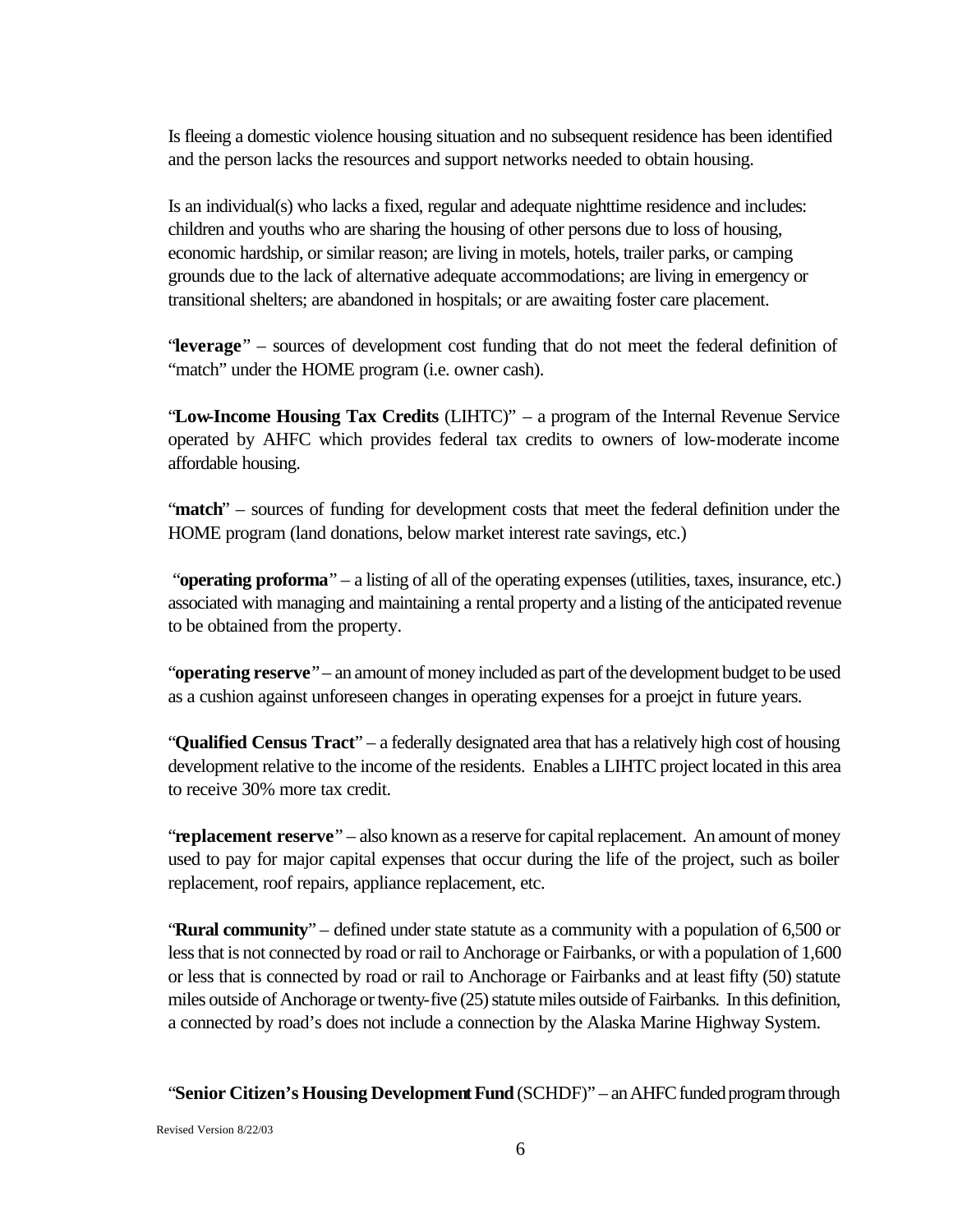annual appropriations from the Alaska State Legislature. Program funds may be granted to not-forprofit organizations for senior housing that meets the state definition of "senior household."

"**Special Needs Populations**" – defined as senior households, households with persons with mental or physical disabilities, the homeless, and person earning less than 30% of the median income for their area.

"**Senior Citizen**" – for federally funded projects, households must meet the definition established in the Fair Housing Act Amendments of 1989. For the SCHDF program, the definition is 60 years of age or older.

"**Third -party**" - means a person or organization which is not the applicant/sponsor of the application or project.

"**USDA- RD Section 515 program**" – a federal program for low-income rental housing which provides low-interest financing and rental assistance to private for-profit or not-for-profit owners/developers.

"**very-low income**" – defined as families at or below 50% of the area median income adjusted for family size.

#### **II. FEDERAL CONSIDERATIONS**

26 U.S.C. Section 42 (IRS Code) establishes the following preferences for the LIHTC program:

- 1. Projects that serve the lowest income tenants;
- 2. Projects that are obligated to serve qualified tenants for the longest period of time.
- 3. Projects that are located in a qualified census tract (as defined in subsection  $42 \text{ (d)(5)(C)}$ ) and the development of which contributes to a concerted community revitalization plan.

26 U.S.C. Section 42 also requires that AHFC consider the following project characteristic factors in selecting applications that receive LIHTCs:

- 1. Project Location (rural versus urban; revitalization area, etc.);
- 2. Housing Needs Characteristics (demand and need for the project);
- 3. Project Characteristics, including whether the project includes the use of existing housing as a part of a community revitalization plan (accessible units; unit & project size; design features, etc.);
- 4. Sponsor (applicant) Characteristics (experience in developing, owning, managing);
- 5. Targeting of Individuals on Public Housing Waiting Lists (preferences);
- 6. Targeting of Special Needs Populations (preferences for defined special needs);
- 7. Tenant populations of households with children; and
- 8. Projects intended for eventual tenant ownership.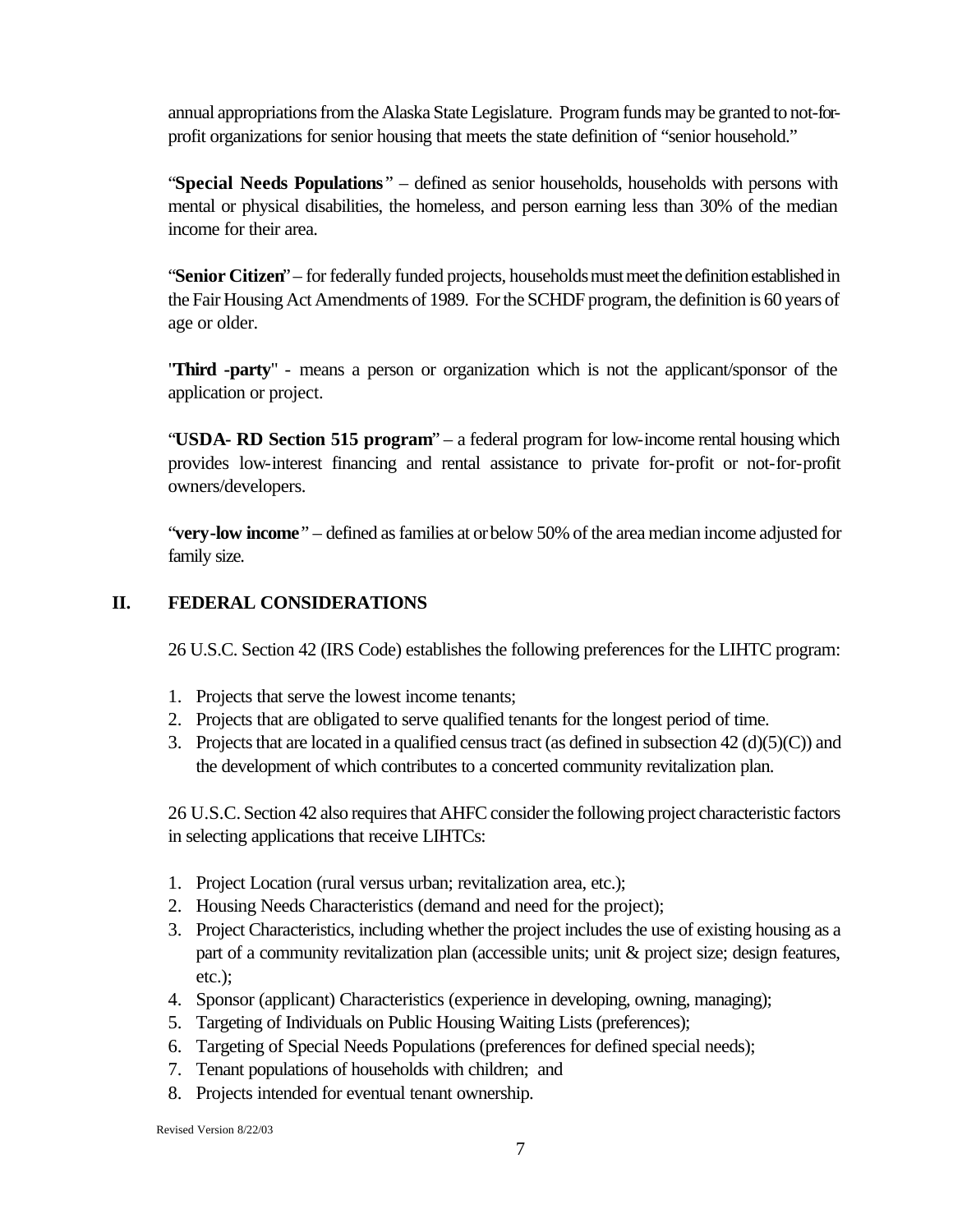These priorities and additional criteria are consistent with the AHFC's corporate mission and the State of Alaska's Housing and Community Development Plan (HCD Plan). They are incorporated as priorities under the entire GOAL program, including HOME and SCHDF. AHFC will award points in the rating process to projects that commit to meeting these objectives.

#### **III. STATE OF ALASKA PRIORITIES**

State of Alaska priorities shall include projects that:

- 1. Have only the amount of subsidy necessary, over and above the amount of debt that can be supported, to make the project financially feasible (from both a developmental and operational viewpoint);
- 2. Leverage GOAL program funds with other funding sources, including those which qualify as "match" under 24 CFR part 92 of the HUD regulations;
- 3. Will be developed by applicants/sponsors who demonstrate the greatest capability to carry out the project;
- 4. Address the highest need for low-income housing in the local rental market;
- 5. Target "special needs populations" (i.e. senior citizens, persons who experience mental or physical disabilities, homeless persons, and families whose income does not exceed 30% of the area median income, adjusted for family size);
- 6. Include larger units (i.e., greater number of bedrooms) for families;
- 7. Are smaller in size (i.e., number of units);
- 8. Are located in "rural" communities, as defined by AHFC;
- 9. Are located in state declared disaster areas;
- 10. Provide meaningful training and employment opportunities for Alaskans.

AHFC will award points in the rating process to projects that address these priorities.

#### **IV. SETASIDES**

The award of GOAL program funds is subject to the following set-asides:

• USDA Rural Development Section 515 Projects:

There will be a set-aside of 10% of the available low income housing tax credit in the first round of annual funding reserved for Section 515 projects for the GOAL program. If there are no Section 515 projects that are awarded funds in the first round, or those Section 515 projects that are funded do not use the entire 10% set-aside, then AHFC may reallocate the set-aside tax credit to other qualified non-Section 515 projects.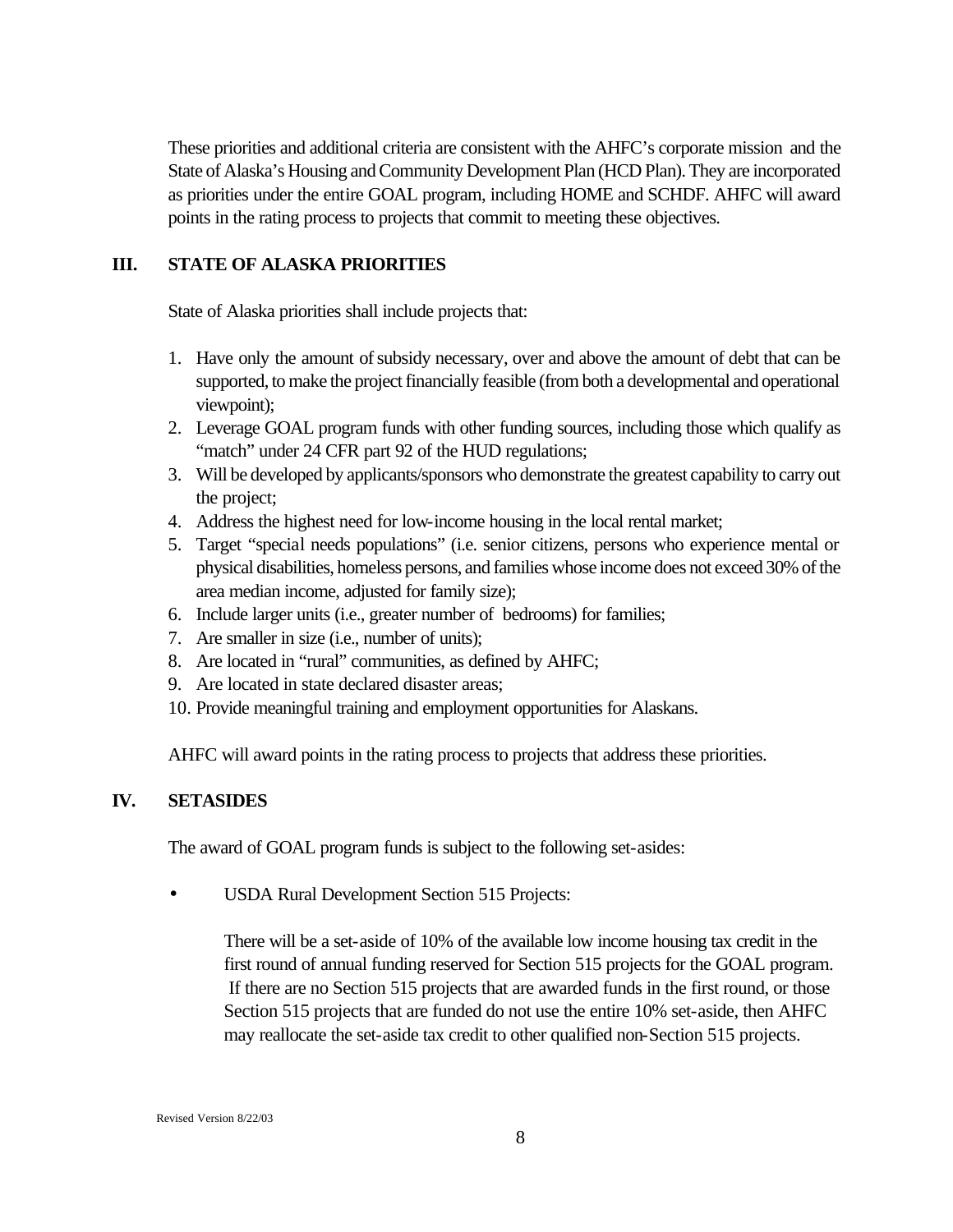*·* Tax-Exempt Organizations:

There will be a set-aside of 10% of the available low income housing tax credit annual funding reserved for projects sponsored by eligible 501(c)(3) tax-exempt organizations who have as one of their tax-exempt purposes, the provision of low-income housing. This set-aside is mandated under 26 U.S.C. Section 42(i)(5), the Internal Revenue Service Code*.*

**Other Purposes:** 

AHFC, at its discretion, may use a portion of the annual state tax credit cap to engage in demonstration projects that fulfill the mission of AHFC and are consistent with this qualified allocation plan and the requirements of 26 U.S.C. Section 42 of the Internal Revenue Service Code*.*

#### **V. APPLICATION EVALUATION REVIEW PROCESS**

Each application received by AHFC will be reviewed by staff to determine whether the minimum application submission requirements have been satisfied by the applicant ("threshold evaluation"). If the applicant fails to submit required application material by the deadline established by AHFC, the application will be denied any further review or consideration. Applications that pass the threshold evaluation will be forwarded to an Evaluation Review Committee consisting of persons appointed by AHFC's executive director/chief executive officer, or his/her designee.

The committee shall include at least three, but no more than five evaluation members. Evaluation members may include, but will not be limited to, a representative(s) from AHFC, the U.S. Department of Housing and Urban Development, and/or the real estate, construction, or finance industries. Committee members will evaluate and rate applications which pass the threshold review, in accordance with the rating criteria set forth in this plan. Based on the results of the rating process and the selection criteria identified herein, an award recommendation will be submitted to AHFC's executive director/chief executive officer.

#### Funding Considerations

The Executive Director may use considerations other than the point ranking to make the final funding awards. These considerations are:

- 1. The maximum legal and AHFC annual programmatic funding limits;
- 2. Levels of funding necessary, in AHFC's opinion, to result in a financially feasible project, including a recommendation of no funding if sufficient debt can be supported;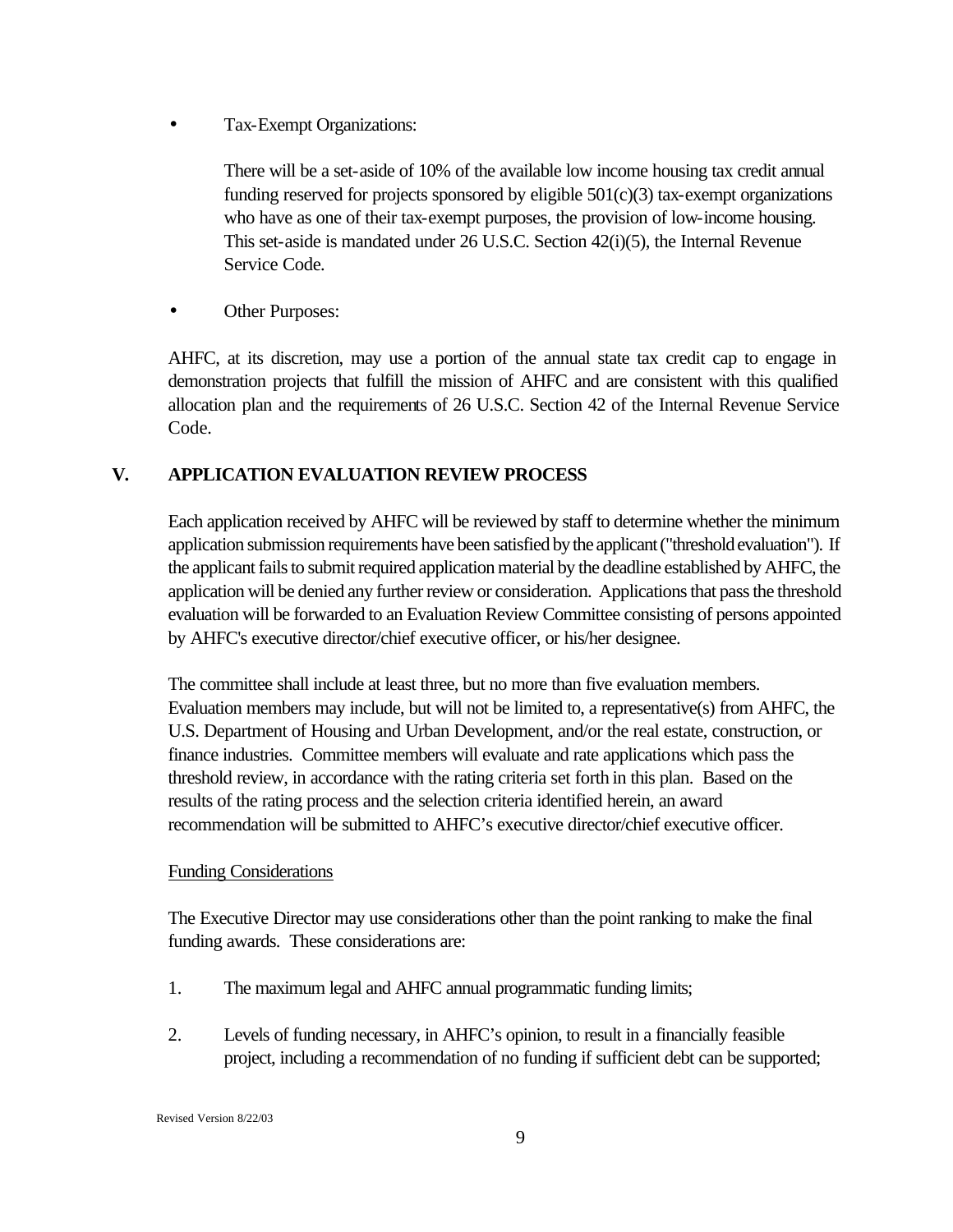- 3. Distribution of GOAL funds in such a manner to maximize the number of financially feasible projects which receive funding, even though this may result in the award of funds or tax credits outside of actual application rankings established by the rating process. This ability is necessary to ensure that a high ranked application(s) would not necessarily secure all, or most, of the available GOAL funds at the expense of a greater number of other worthy lesser ranked projects;
- 4. Levels of funding necessary, in AHFC's opinion, to satisfy the financing needs of earlier funded HOME, SCHDF, or LIHTC projects, which, as a result of amended underwriting assumptions (i.e., higher development costs or lesser net operating income than expected, etc.) or insufficient previous GOAL funding, have not yet resulted in a developed or completed project
- 5. A different amount of GOAL program funds or a different mix of funding sources than that requested by the applicant may be recommended in order to avoid over subsidizing, and to maximize leveraging and efficient utilization of all GOAL resources.
- 6. Geographic location.
- 7. "Responsible bidder". AHFC reserves the right to reject any grant application or request for funding from any applicant who has failed to perform or is partnered with a person or organization who has failed to perform any previous grant or contract with AHFC; who has previously failed to perform properly or to complete on time contracts of a similar nature; who qualifies or changes terms and conditions of the Notice of Funding Availability (NOFA), applicable restrictive covenants or loans in such a manner that is not responsive to the purpose sought by AHFC in issuing the NOFA, covenants or loans; who submits an application that contains faulty specifications or insufficient information that , in the opinion of AHFC, makes an application non-responsive to the NOFA; who submits a late application; who has not signed the application; who is not in a position to perform the work proposed in the application; who habitually and without just cause neglected the payment of bills or otherwise disregarded its obligations to subcontractors, material suppliers, or employees; who has shown a consistent practice of non-compliance with State and federal rules that govern housing development programs; who has unpaid taxes due to the State of Alaska or the U.S. government; where there is a conflict of interest with the applicant and board member or employee of AHFC; or when AHFC determines that the application is not in AHFC's best interest.

In those cases where the funding decision approved by AHFC's Executive Director/Chief Executive officer varies from that requested by the applicant, the applicant will be given notice of AHFC's intent to award the alternative funding reservation and/or award, and will be allowed to accept or deny the offered funding package. If the applicant chooses not to accept the funding package offered, no additional consideration will be given to that applicant during that funding cycle, and the declined GOAL program funds may be offered to another qualifying applicant(s). An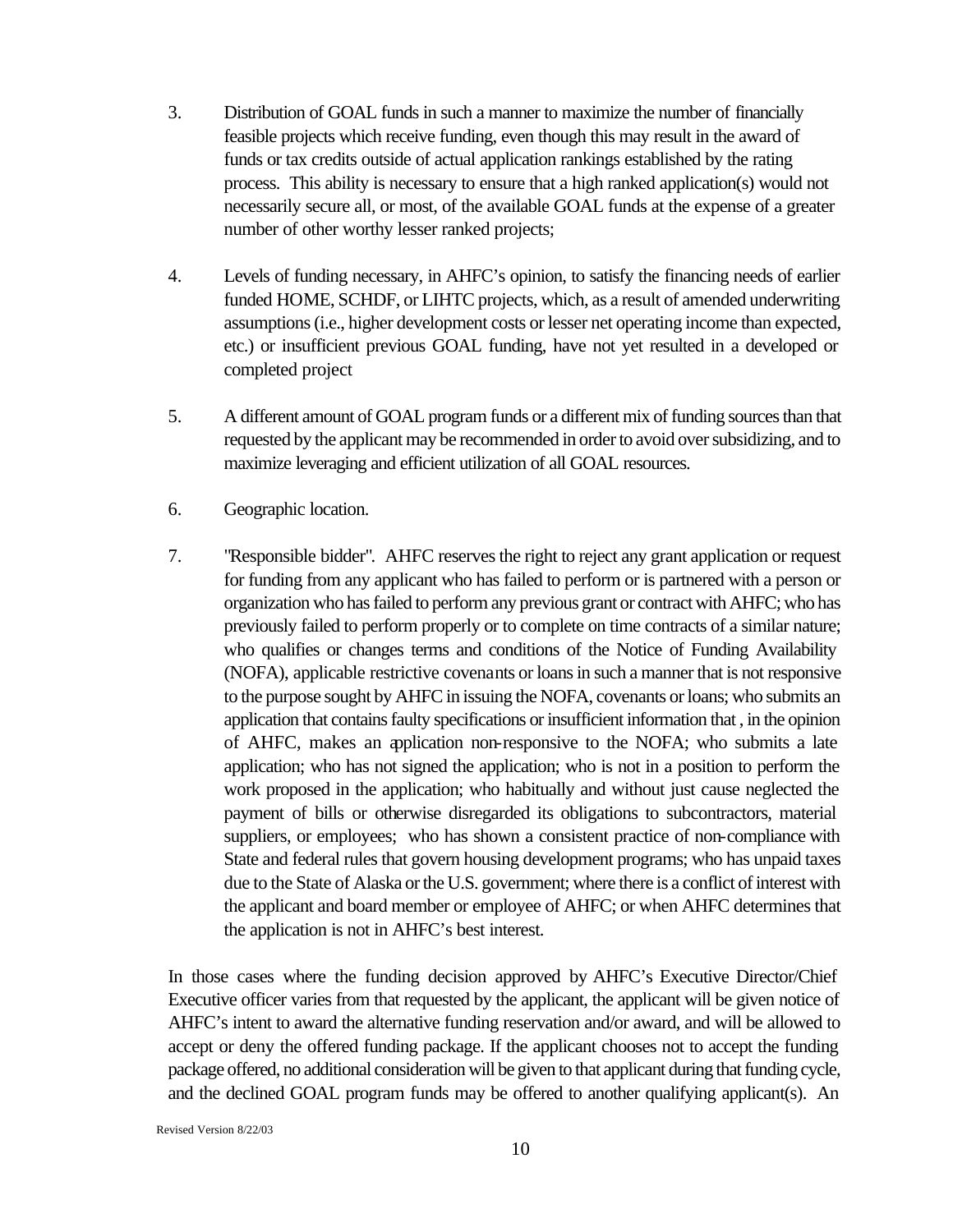applicant may have the right to appeal this decision under 15 AAC 151.830 and 15 AAC 150.220.

For any allocation of Low-income Housing Tax Credit that is made outside the priorities and selection criteria established by AHFC in this allocation plan, a written explanation will be made available to the general public, upon request.

AHFC reserves the right to deny GOAL funds to any applicant, regardless of that applicant's point ranking if, in AHFC's sole determination, the applicant's proposed project is not financially feasible or viable. Additionally, GOAL funds may be awarded out of the ranking order established by the points earned. In such cases, this recommendation shall be based on the amount of GOAL funds requested, relative to the amount of funding available, as well as other selection criteria identified within the rating criteria plan.

#### Evaluation of Financial Feasibility

Under IRS Regulations 1.42-17, AHFC must evaluate the financial feasibility of a project three times during the development of the project. The three stages are application, allocation (carryover or issuance of 8609) and the placed in service date. The final evaluation for the issuance of the IRS Form 8609, "Low income Housing Credit Allocation Certification", must occur after the placed in service date.

Under IRS Regulation 1.42-17, owners must certify to all sources and uses of funds and the total financing planned for the project. Section 1.42-17 also specifies the type of information that must be provided by the owner and reviewed by AHFC as part of the evaluation.

For purposes of the evaluation done at allocation (carryover and 8609), the schedule of costs prepared by the owner must also include a Certified Public Accountant's audit report on the schedule. The CPA's audit must be conducted in accordance with generally accepted auditing standards. The audit report must be unqualified.

This requirement also pertains to all tax-exempt, bond-financed projects that are seeking credit under the provisions of Section XII of this allocation plan.

#### **VI. INITIAL THRESHOLD EVALUATION REQUIREMENTS**

To satisfy minimum application requirements (threshold evaluation), the application package must include the following material, unless otherwise approved in writing by AHFC:

- 1. Completed application forms and all applicable certifications;
- 2. Submission of all required application material;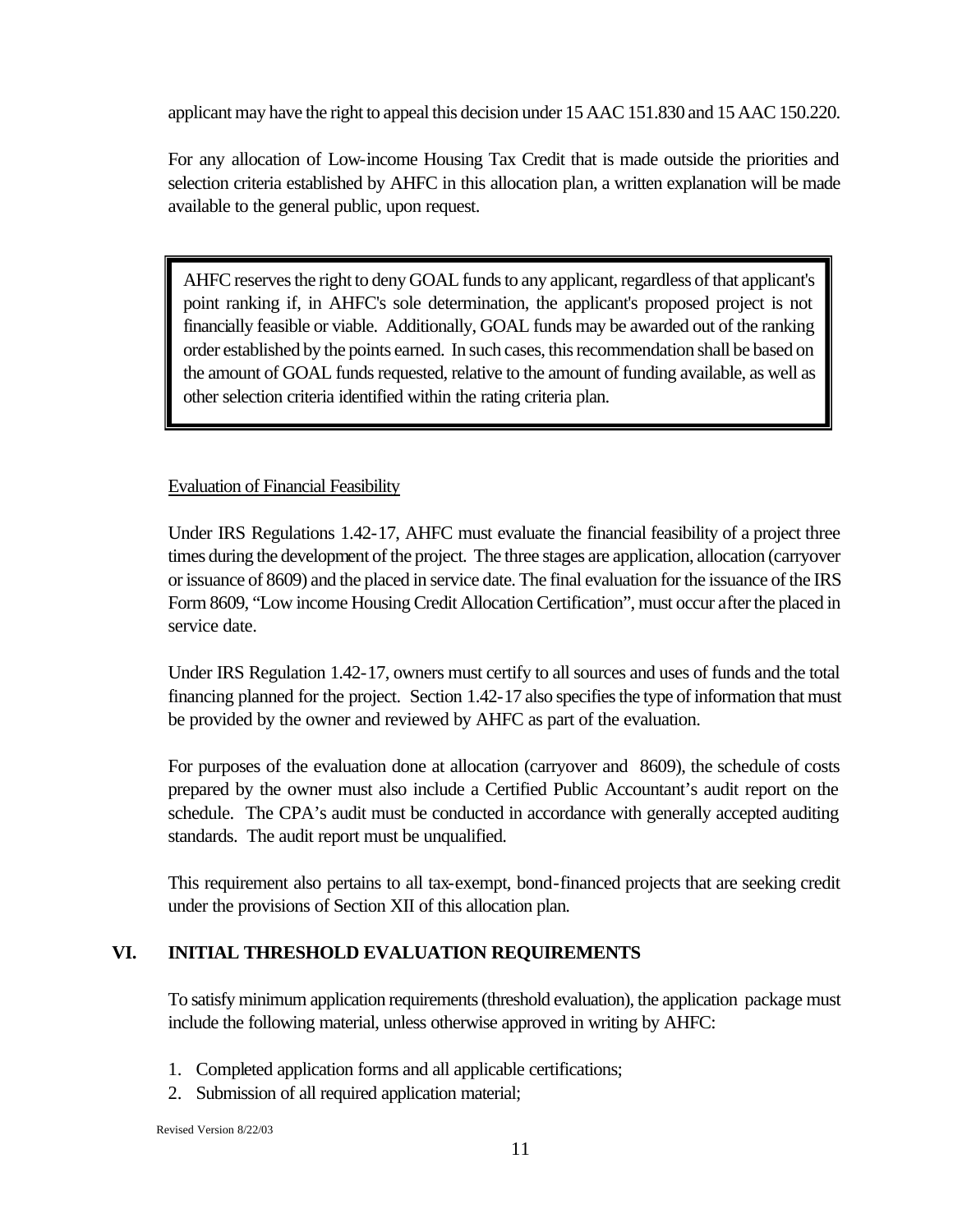- 3. Payment of all applicable application fees;
- 4. Sufficient data, in AHFC's opinion, to determine the financial feasibility and long term viability of the project.
- 5. Sufficient data, in AHFC's opinion, to determine that the applicant and project is eligible to receive the GOAL program-funding source requested.
- 6. Applicant is considered to be a "responsible bidder."

After receipt of this information AHFC will determine the financial feasibility of the project before submitting it to a review committee for final review and ranking. AHFC's feasibility review will examine, among other things, the ability of the project to support debt. If a project, in AHFC's opinion is not financially feasible or has the capacity to support enough debt so that GOAL program funds are not necessary, then the application will not be forwarded to the review committee for failure to pass the initial threshold evaluation.

#### **VII. APPLICATION AWARD PROCESS**

Each applicant will receive an "Intent to Award"for the proposed GOAL program funding awards upon AHFC's executive director/chief executive officer's approval (or amendment) of the recommendations made by the evaluation review committee. Applicants may appeal the funding decision in accordance with AHFC regulations (15 AAC 151.830, 15 AAC 151.220 or 15 AAC 154.060, as applicable). Subsequent to any appeals processes, AHFC will issue a notice of award to successful applicants.

#### **VIII. APPLICATION RATING AND RANKING CRITERIA**

The following criteria and associated points will be utilized to rate and rank applications received for GOAL program funds:

#### **A (1). Project Serves The Lowest Income Tenants (Maximum 20 Points)**

Points will be awarded based on the percentage of units in the project which will be restricted to persons/families whose annual income does not exceed 50% of the area gross median income, exceeding the minimum percentage required under the most restrictive program in which funds are requested. Although the applicant may choose to set-aside (restrict) up to 100% of the project's units for low-income families, to encourage mixedincome developments, points will be awarded only up to a set-aside level of 75%.

#### Calculation Method

(Number of units set-aside – required number)  $x 20$ (Number of units in project \* .75)

#### **Example:**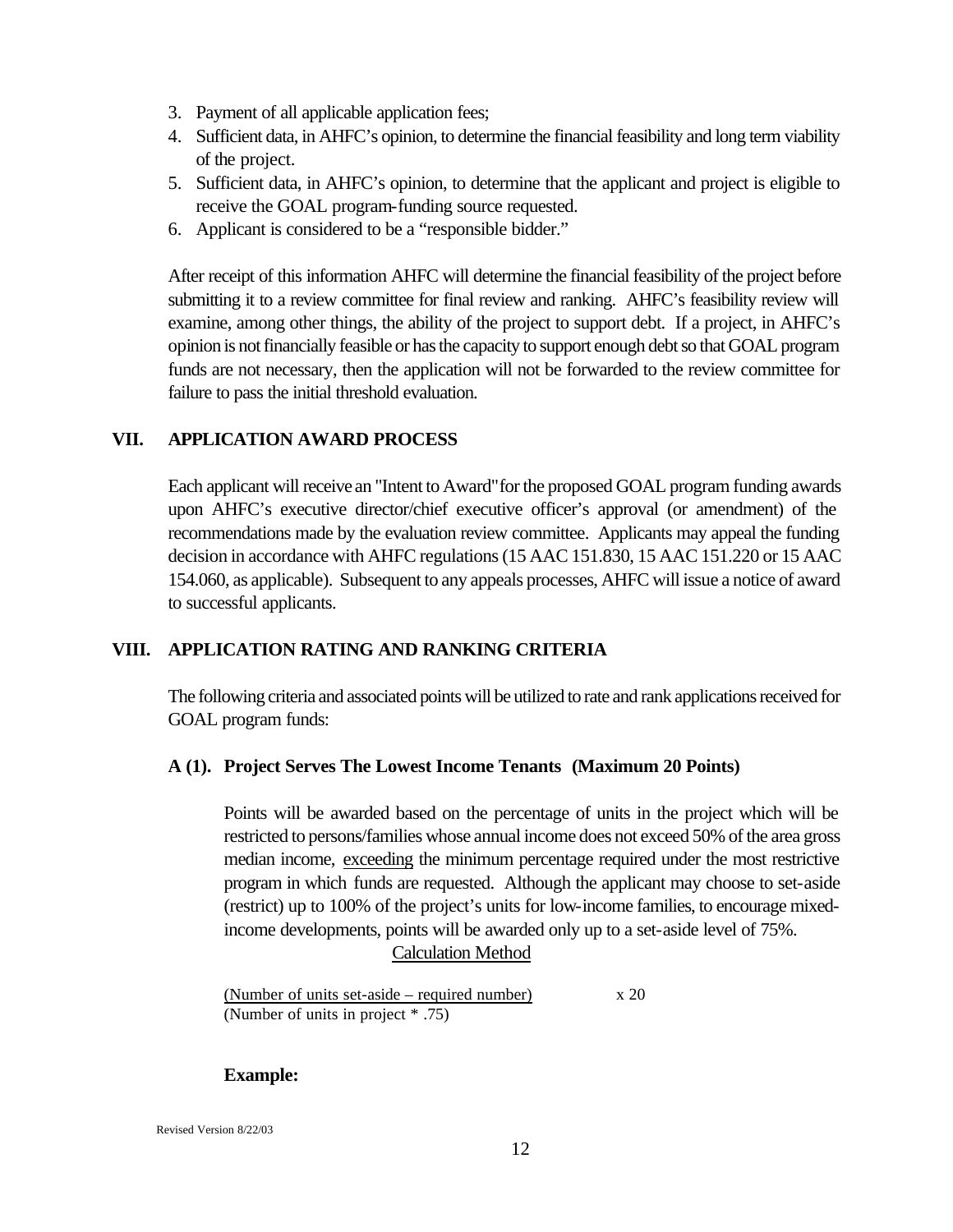A proposed project has 20 units, with a required set-aside of 5 units. The applicant chooses to set-aside an additional 10 units for families at 50% of the area median.

$$
15-5/(20*.75) = .667\% \times 20 = 13.34
$$

The rent charged for these units shall not exceed the maximum rent that can be charged under the rental policies established for the program in which funds are requested and/or received. See the application form for instructions on how to calculate the points for this category.

#### **A (2). Exemptions for Senior Citizens Housing Development Fund (SCHDF) Requests**

Senior project applications which exclusively request SCHDF program funds will be rated in accordance with the rating criteria plan, excluding this criteria. Senior organizations must establish rental policies, i.e., affordable unit (restricted income and rent) versus market rate units, in accordance with the need in their area and their organizational principles.

Senior project applications which request, but are unsuccessful in obtaining HOME or LIHTC funds due to their ranking, will be grouped with the segregated SCHDF-only applications and scored in the same manner. However, such senior projects will be required to maintain the proposed set-aside level required under the HOME and LIHTC program, or higher level if proposed by the applicant, as the amount of development (subsidy) funds requested is directly related to the restricted rent levels which are proposed by the applicant.

#### **B (1). Extended Low-Income Project Use (10 Points)**

Ten (10) Points will be awarded to applications that commit the project to an extended low-income use equaling 30 years. An extended use agreement or other similar agreement, as determined to be appropriate by AHFC, is required.

#### **B (2). Exemptions for Senior Citizens Housing Development Fund (SCHDF) Requests**

Senior project applications which exclusively request SCHDF program funds will be rated in accordance with the rating criteria plan, excluding this criteria.

#### **C. Community Revitalization Projects Located in a Qualified Census Tract (5 Points**)

Five (5) points will be awarded to any project that is located in a Qualified Census Tract (as defined by HUD, under  $42(d)(5)(C)$ ) and is considered to contribute to a community revitalization plan (see definition of "community revitalization plan").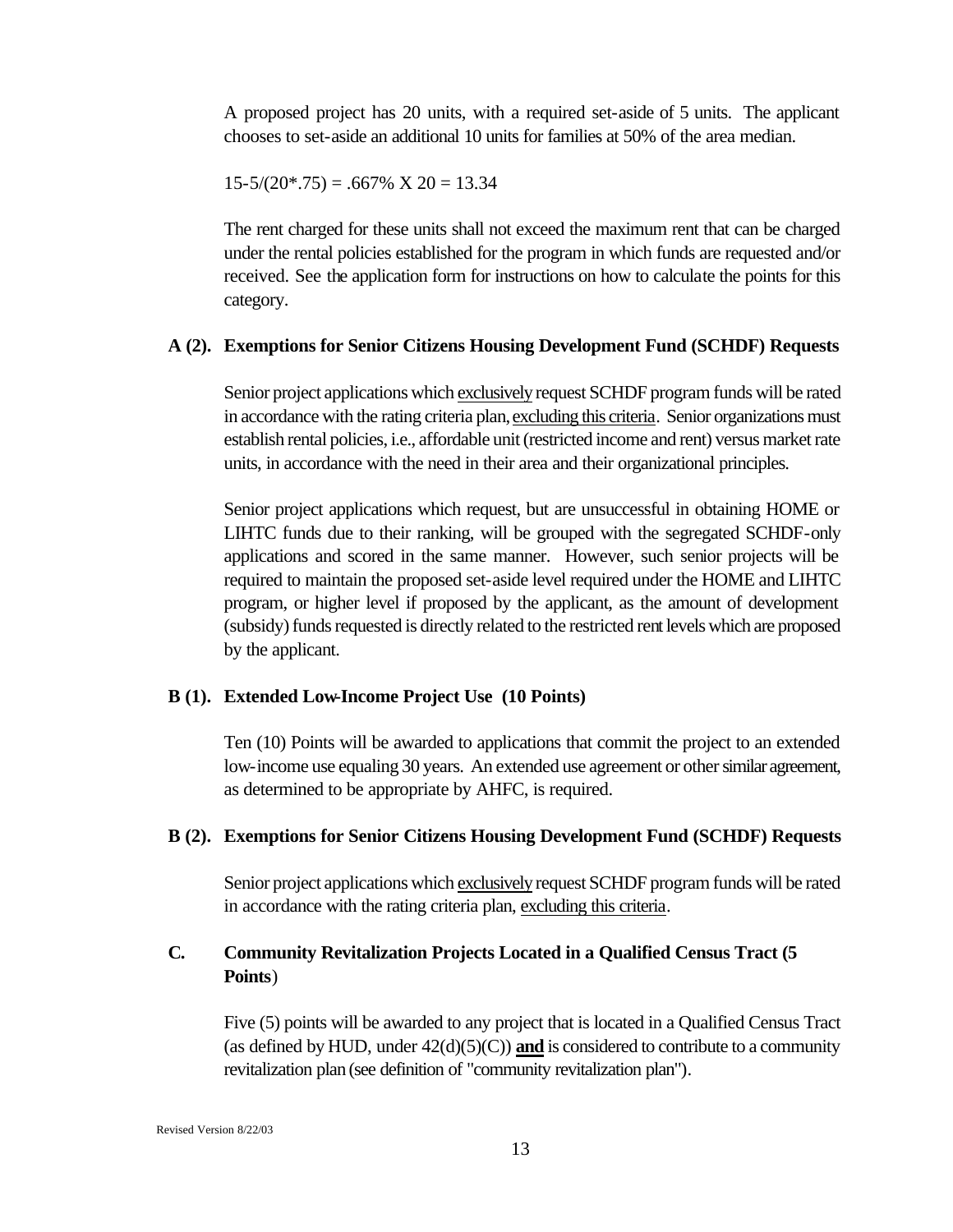#### **D. Supporting Development and Operation Data (Maximum 35 Points)**

Points will be awarded to applications based on the extent that application material supports the project's developmental and operational feasibility and viability. An application must receive at least 50% of the total possible points in this category to receive any funding under the GOAL program. Points will be awarded based on the following subcategories:

- 1. The degree to which development cost estimates are reasonable and are supported by a credible third-party bid(s) and/or estimate(s). Examples include bids and/or cost estimates supplied by an architect, appraiser, materials supplier, etc. **(Maximum 10 Points).**
- 2. The degree to which the project's operating, or "pro-forma", statement provides a reasonable estimate of all sources and amounts of project revenue, vacancy rates, operating expenses, debt capability, and reserves for replacements and repairs. To earn the maximum points in this subcategory, applicants must include credible, third-party support for the project's anticipated rents, vacancy rate, and operating expenses **(Maximum 10 Points)**.
- 3. The degree to which other proposed project funding sources have been confirmed by written documentation**(Maximum 10 Points)**.

In assessing this item, evaluation committee members will consider the following in the order of priority listed below:

- a. Whether written funding commitments have been provided;
- b. Whether a letter(s) of project and debt capability review by the permanent and construction lenders have been provided;
- c. Whether tax credit proceeds (if applicable) accurately reflect current tax credit market sale rates;
- d. Whether letters of interest from other proposed funding sources have been provided.
- 4. The project schedule and written development narrative demonstrates the applicant's understanding of housing development concepts, and presents reasonable assurances that the project can be successfully implemented within the proposed time frame **(Maximum of 5 Points)**.

#### **E. Project Leveraging, including "Matching" Contributions (Maximum 20 Points)**

Points will be awarded to applications providing a written commitment from additional funding sources to provide contributions to the project which leverage GOAL program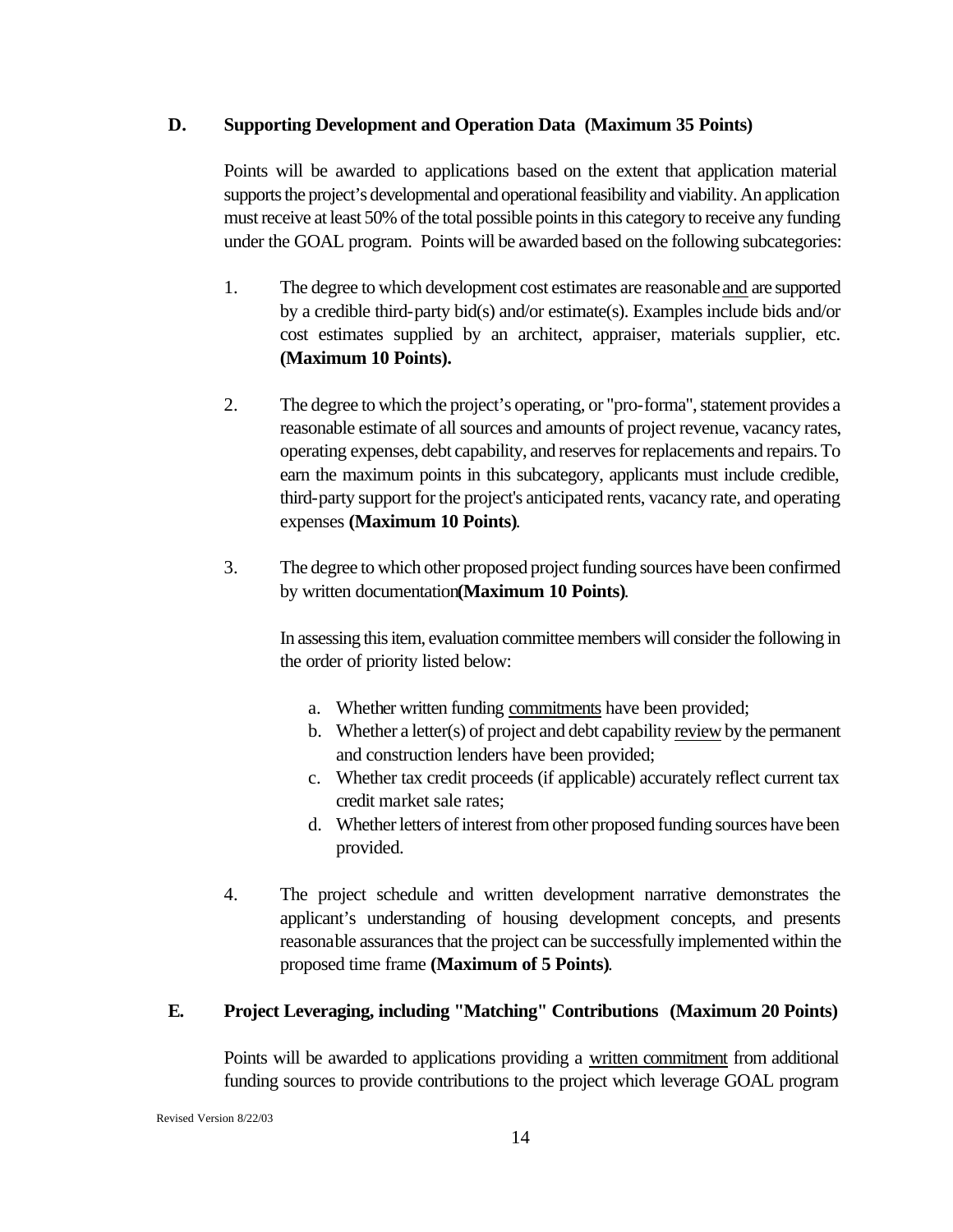funds, as well as those that qualify as "Match" in accordance with 24 CFR Part 92 (HOME Regulations). Contributed funds may not receive points in both the "leverage" and "matching" categories.

Applicants must include a written description of the proposed leverage and "match" contribution(s) and indicate at what point in time the "leveraged" and "matching" funds will be contributed to the project.

#### Calculation Method:

(Amount of "leverage" and "match" funds contributed divided by the total amount of GOAL program funds requested) X 20 (Maximum 10 Points for "leverage" funds; Maximum 10 Points for "match" funds).

**Example:** An applicant requests \$200,000 in HOME funds and \$100,000 (annually, means \$1,000,000 over ten years) in LIHTCs. The applicant states (commits) that the following match contributions will be provided: abatement of local government property taxes for first ten years (NPV of \$55,000); Federal Home Loan Bank grant \$25,000; donated building materials (value of \$10,000). Total Matching contributions equal \$90,000; Additionally, the applicant states (commits) that the following leverage funds will be contributed: applicant cash contribution \$50,000; developer's deferred fee (secured by a deed of trust) \$50,000; applicant's land contribution (value of \$75,000). Total leveraged funds equal \$175,000.

In this example, the applicant would earn 1.75 points for matching contributions  $($ \$90,000/ $/$ [200,000 + \$1,000,000]) X 20; and 2.92 points for leveraged contributions  $($175,000/[200,000 + $1,000,000])X 20.$ 

#### **F. Applicant Characteristics (Maximum 10 Points)**

- 1. Points will be awarded, in accordance with the following schedule, to applications which document that:
	- i. The applicant, or developer hired by the applicant, has successful experience in developing and/or constructing similar type projects in Alaska. (Maximum 5 Points)

For this purpose, "successful" shall mean project development which was reasonably complete in accordance with the project's original projected budget, funding sources, and development schedule.

ii. The applicant has previous rental housing ownership and/or management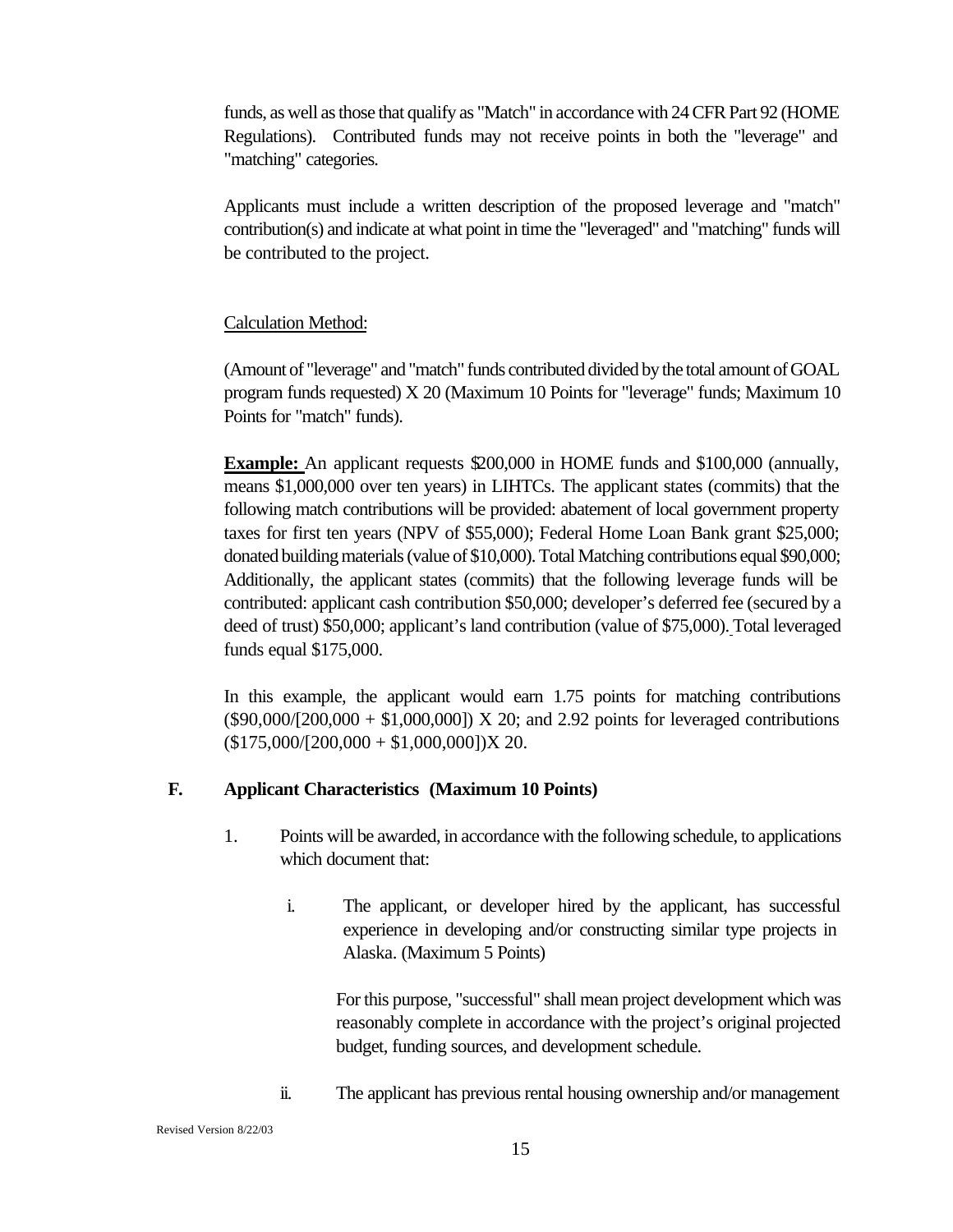and operation experience. (Maximum 3 Points)

- iii. A tax-exempt organization or Regional Housing Authority is involved in the project on a regular, continuous, and substantial basis in both the development and operation of the project (must be recognized as a taxexempt organization by the Internal Revenue Service) (2 Points).
- 2. At AHFC's discretion, ten (10) points will be deducted from the applicant's score in cases where the applicant, or the developer or development consultant hired by the applicant, has developed or is in the process of developing a prior GOAL funded project which has been determined through monitoring reviews by AHFC, HUD or other governmental agencies to be in violation of program criteria, rules or regulation, developed unsatisfactorily, or is significantly behind the development schedule which was originally proposed.

For the purposes of this criteria, an applicant is defined as the entity (including that entity's general partner) applying for the funds available under the subject NOFA. For instance, although the current applicant may be a limited partnership unique only to the proposed project, if in fact the general partner of the limited partnership is the general partner, limited partner, or sole owner of an earlier funded project which has been the subject of monitoring finding(s), points may be deducted from the current application.

#### **G. Need for the Proposed Project in the Local Area (Maximum 20 Points)**

A maximum of 20 points may be awarded to applications based on the applicant's documentation supporting the demand and need for the proposed type of rental housing in the subject's area. Documentation must support the demand and need for the type of units which are proposed, i.e., restricted income and market units, unit bedroom sizes, rent affordability, etc.

#### **In determining the demand and need for the subject project, the evaluation committee shall take into consideration the following:**

- 1. Community Support for the project as evidenced by written letters of support from the local government, community council(s), and non-profit organizations located in the project area whose clients will likely benefit from the project. (Maximum 5 Points)
- 2. Project Market Study meeting AHFC requirements (refer to application kit for project market study guidance) which evidences the demand for the projects units within a reasonable rent-up period. (Maximum 10 points)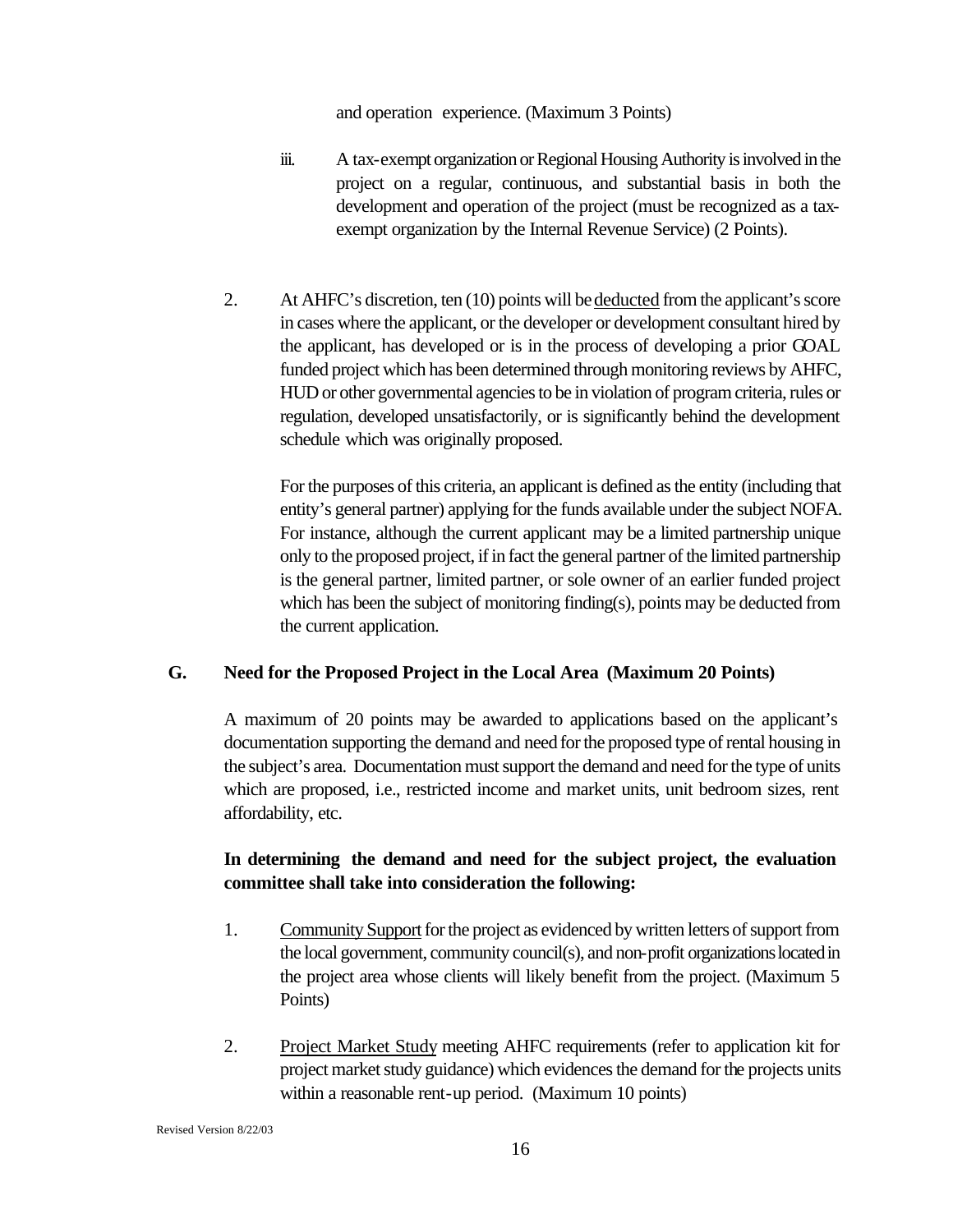In consideration of the Project Market Study findings, the evaluation review committee shall use the following scale to assign points in this section:

Degree of Demand:

| Extreme -     | 10 points |
|---------------|-----------|
| High -        | 7 points  |
| Moderate -    | 3 points  |
| Low or none - | 0 points  |

Under 26 IRS 42  $(m)(1)(iii)$  a market study is required for all projects receiving an allocation of low-income housing tax credit. The law provides no exception for size of project or development activity (new construction, rehabilitation or acquisition with rehabilitation). The market study must be paid for by the developer and conducted by a disinterested third party that has been approved by AHFC. Exceptions may be made for non-LIHTC projects based on project size and the potential for relocation of residents on rehabilitation projects.

3. Number of Similar Properties Located in the Area. For this criteria, "similar" is defined as rental housing sharing the same or virtually the same project characteristics, i.e., senior independent housing, senior assisted living, transitional housing for homeless persons, special needs housing for mentally or physically challenged persons, or standard rental housing restricted to low income families. "Area" is defined as local government jurisdiction in which the project is proposed. (Maximum 5 Points)

Points will be assigned as follows:

| No other similar projects in the immediate area:               | 5 Points |
|----------------------------------------------------------------|----------|
| Two or fewer similar projects in the immediate area:           | 1 Point  |
| More than two similar projects in the immediate area: 0 Points |          |

#### **H. Project Characteristics (Maximum 55 Points)**

Points will be awarded to applications that exhibit certain desired characteristics in accordance with the following:

#### **1. Number of Units Equipped for Persons with Physical Disabilities**

Number of units which are equipped in **excess** of the minimum number required by federal fair housing law, state or local law, or specific program requirements. Applicants must explain the difference between what is required and what is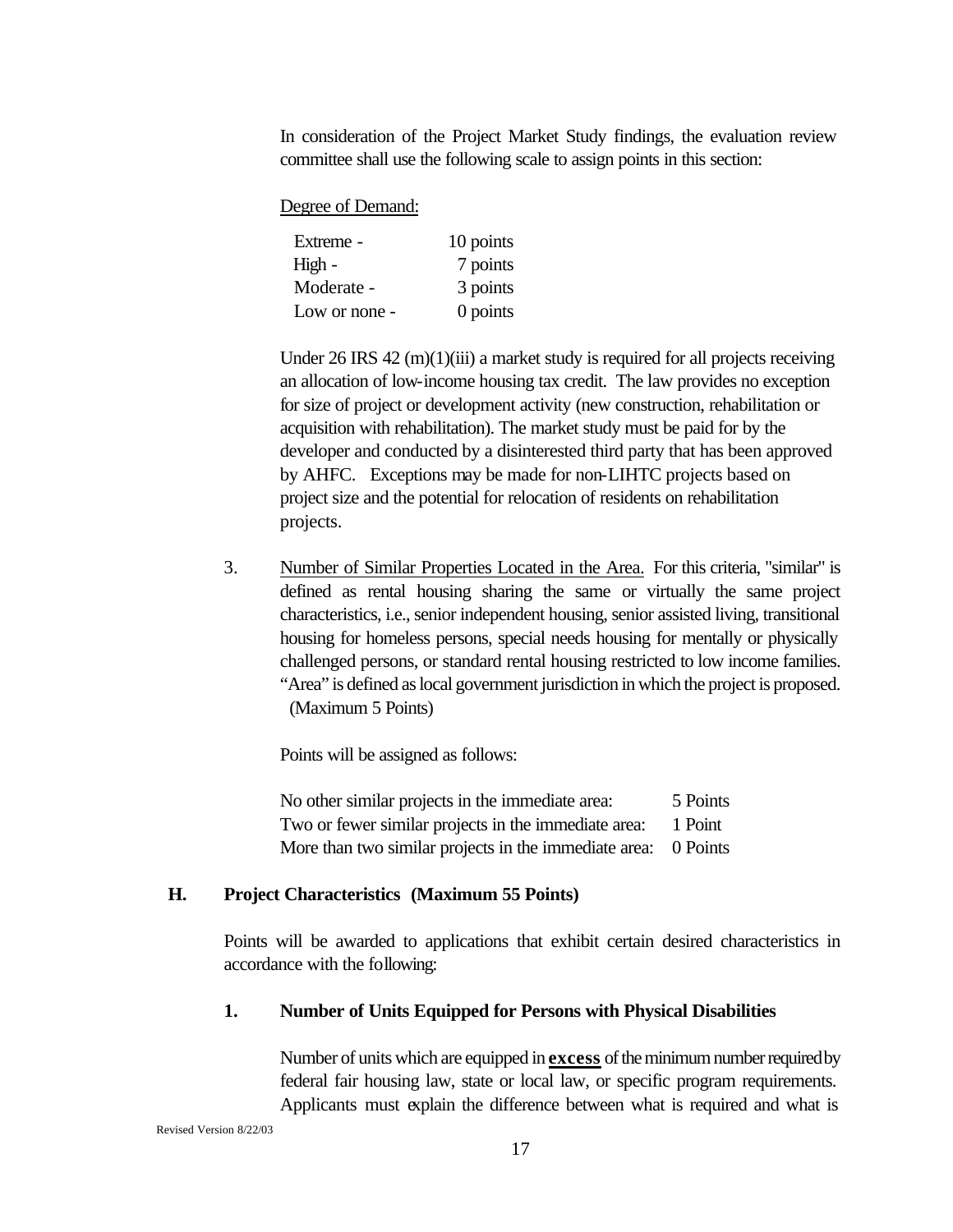#### proposed. **(Maximum 10 Points)**

#### Calculation Method:

(Number of additional equipped units/[total number of project units - minimum required number of equipped units]) X 10

To receive points in this criteria, the units must be constructed or rehabilitated to the applicable standard required by the specific program under which funds are requested, i.e., Fair Housing Act (all programs); Section 504 requirements (HOME), or if specific program requirements do not apply, to the standard established in the Americans with Disabilities Act (all common areas).

**Example:** A 10-unit project which was required to have 2 equipped units as a result of program requirements, but which committed an additional 3 units to equipped standards, would receive 3.75 points (3/(10-2) X 10). 10 points would be earned if all 8 additional units were adapted to the standards  $(8/(10-2) X 10)$ .

**"Equipped" means** all the requirements of an accessible unit have been satisfied plus the unit is equipped with grab bars, roll-under counters, bathrooms with roll-in or seated shower stalls or tubs, and other applicable equipment for persons with hearing or vision disabilities. In addition, if funded with HOME funds, projects must also meet any additional requirements under **Section 504 of the Rehabilitation Act of 1973**.

All projects must meet the requirements of the following laws:

- a. Americans with Disabilities Act
- b. U.S. Fair Housing Amendments Act of 1989
- c. Alaska Statute AS 18.80.240
- d. Local Government Ordinances

#### **2. Projects which Principally Serve Special Needs Populations (15 Points)**

For this purpose, "principally" shall mean projects in which no less than50% of the project units are restricted to persons/families qualifying as a "special needs" person/family. Except in the case of housing for senior citizens which must be designated as "senior only" and meet one of the three exemptions for "seniorsonly" housing in the U.S. Fair Housing Amendments Act of 1989.

A "Special Needs" person or family consists of one or more of the following: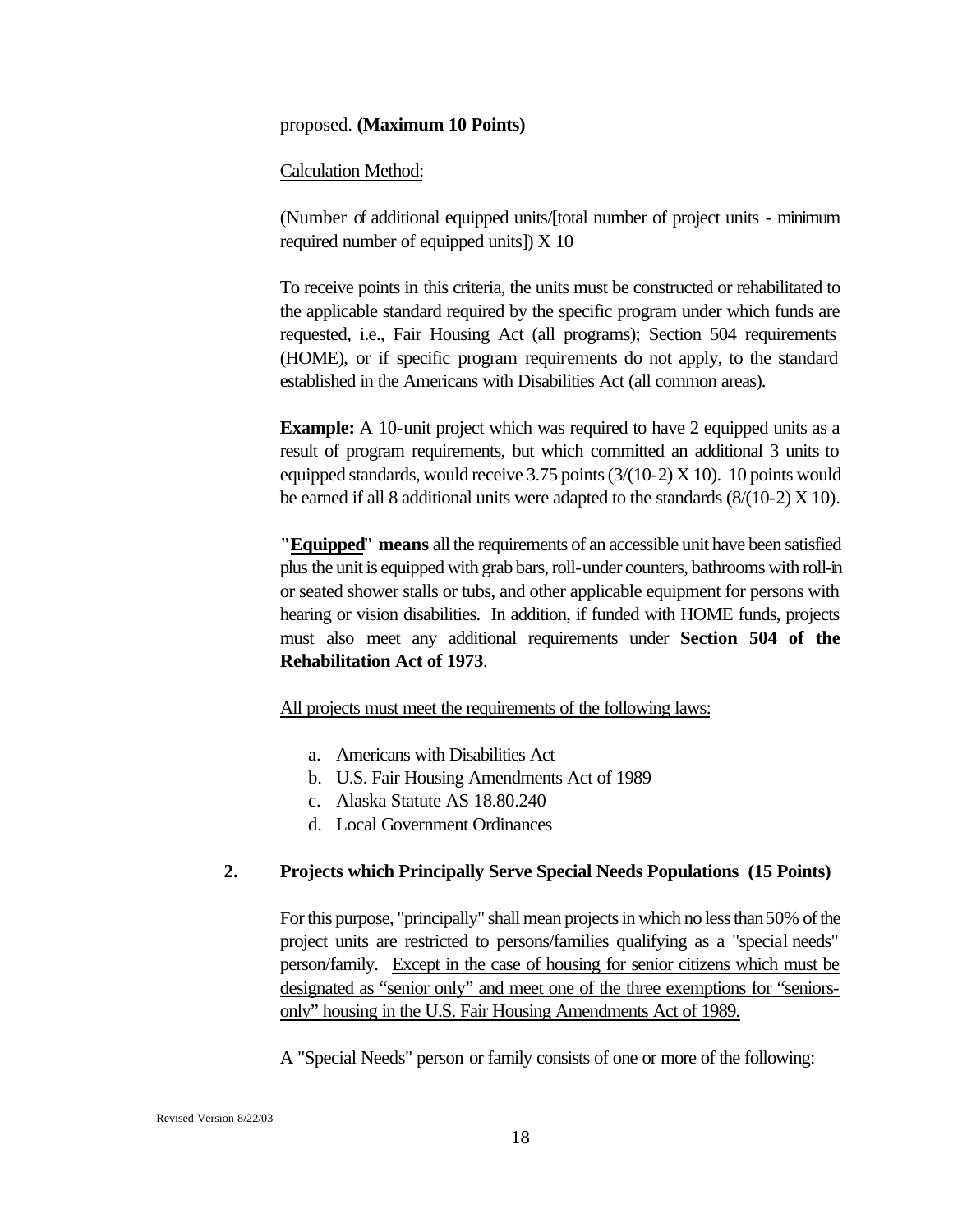- i Senior citizens (must meet definition in Fair Housing Act Amendments of 1989);
- ii. Persons with a mental or physical disability;
- iii. Persons/families whose annual income does not exceed 30% of the area median income, as determined by HUD, adjusted for family size;
- iv. Homeless persons (may include persons "overcrowded" as defined by AHFC).

#### **3. Availability of Larger Units for Households with Children (Maximum 15 Points)**

Points will be awarded to applications based on the percentage of units in the project with two or more bedrooms, according to the following rating scale:

Percentage (%) of 2-Bedroom Units (Threshold requirement of at least 50% to earn points)  $X$  5 points.

Percentage (%) of 3-Bedroom Units (Threshold requirement of at least 25% to earn points) X 10 points.

Percentage (%) of 4-Bedroom Units (Threshold requirement of at least 10% to earn points)  $X$  15 points.

TOTAL Points Earned in the criteria NOT TO EXCEED 15 Points.

**Example:** A 10-unit project in which 8 of the project's units contained two bedrooms and the remaining units were efficiency or one-bedroom units would receive 4 points (80% X 5 points).

**Example:** A 10 unit project in which 6 of the project's units contained three bedrooms and the remaining units were two-bedroom units or less would receive 6 points (60% X 10 points).

**Example:** A 10 unit project in which there were 6 two bedroom units, 3 three bedroom units and 1 four bedroom units would receive 7.5 points (60% X 5 points) +  $(30\% \times 10 \text{ points}) + (10\% \times 15 \text{ points}).$ 

**Example:** A 10-unit project in which all of the project's units contained four bedrooms would receive 15 points (100% X 15 points)

#### **4. Size of Project (Maximum 5 points)**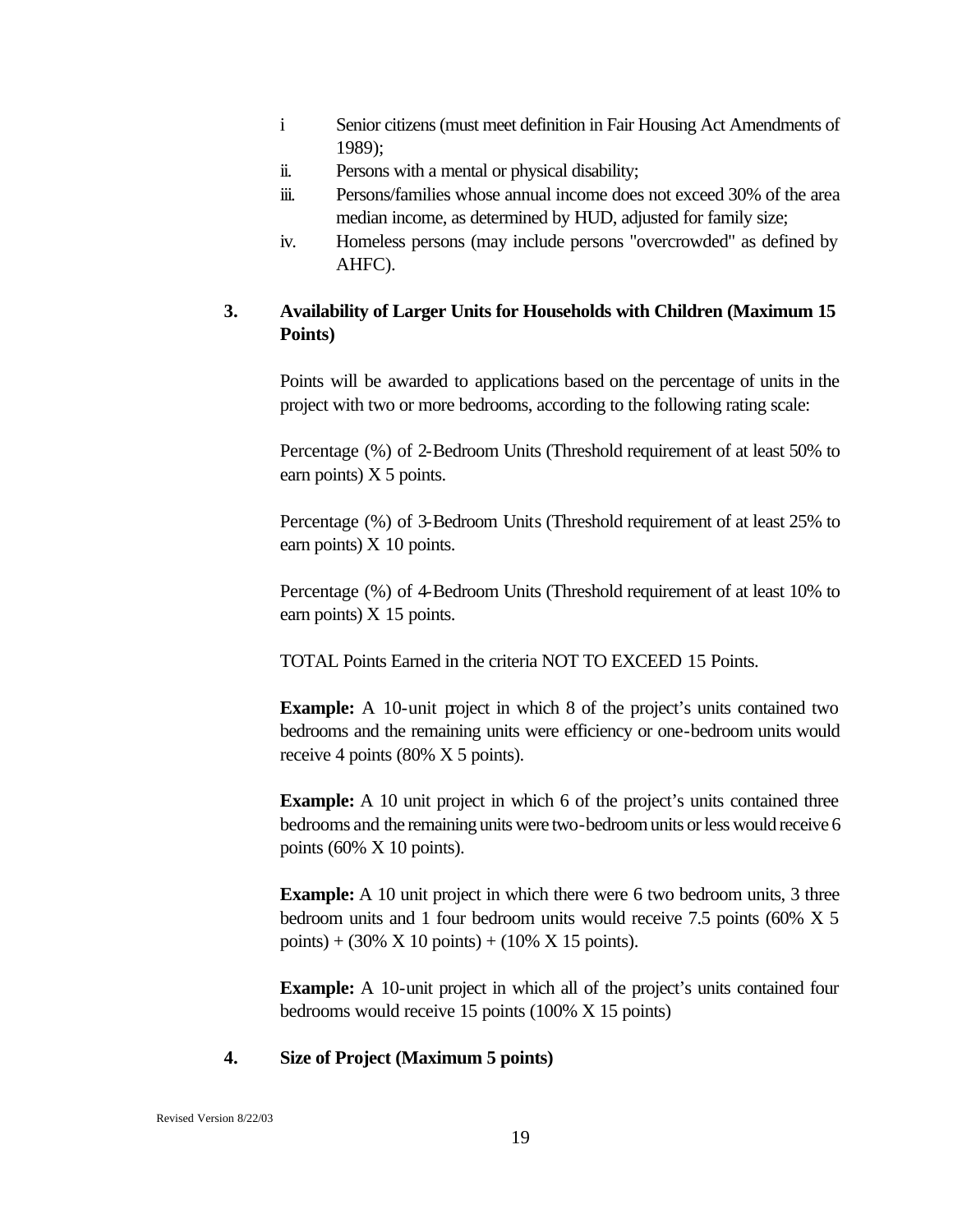Points will be awarded to based on project size, according to the following:

| Project Size | Points Earned |
|--------------|---------------|
|--------------|---------------|

#### **For new construction or acquisition:**

| 35 units or more  | 0 Points |
|-------------------|----------|
| 17 - 34 units     | 2 Points |
| 16 or fewer units | 5 Points |

#### **For acquisition with rehabilitation, or rehabilitation:**

| 35 units or more  | 5 Points |
|-------------------|----------|
| 17 - 34 units     | 3 Points |
| 16 or fewer units | 1 Point  |

#### **5. Use of Existing Housing as Part of a Community Revitalization Plan (5 Points)**

If a proposed project for acquisition and rehabilitation or rehabilitation-only, is considered to be part of a local community revitalization plan, then five (5) points will be awarded (see definition of "community revitalization plan").

#### **6. Projects Intended for Eventual Tenant Ownership (5 Points)**

For any project that is designed and operated so that the units will be eventually sold to the tenants, five (5) points will be awarded. In order to receive points in this category, applicants must provide documentation showing a comprehensive plan for tenant home ownership counseling which includes maintenance techniques for the home. In addition, the sponsor will agree to place resale restrictions on the units, as determined to be appropriate by AHFC.

#### **7. Project Design (Maximum 10 points)**

Up to ten (10) points may be awarded to applications for the appropriateness of the project's design for the intended tenant population (i.e. families with children, special needs, transitional housing, etc.). At a minimum, the project's design must be consistent with the following three guidelines:

1. No T1-ll, board and batten, or similar type of wood siding may be used on any exterior wall surfaces.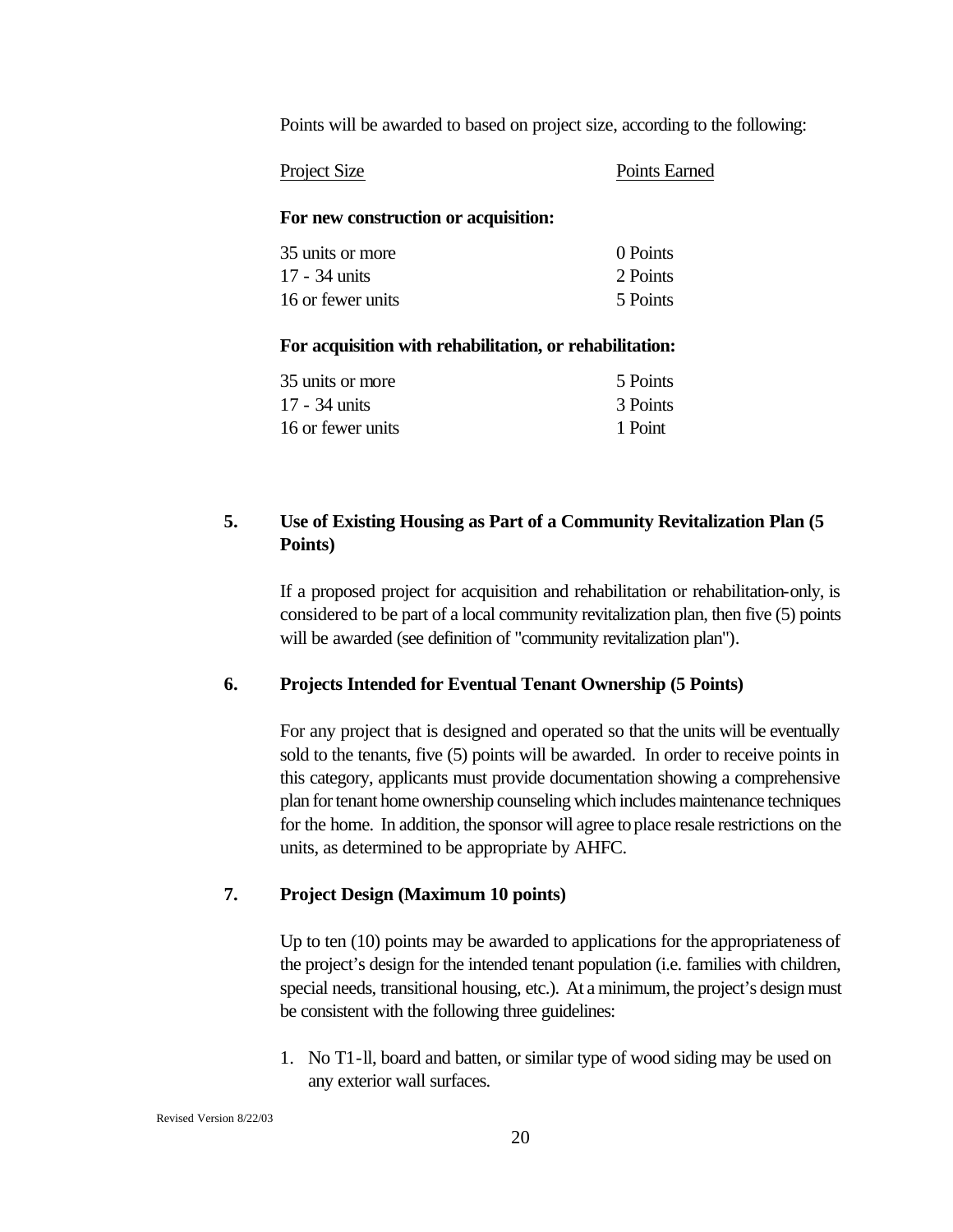- 2. All projects targeting families must have a recreation area on-site for children which is designed and equipped with age appropriate equipment.
- 3. All projects must meet the State thermal energy standard (BEES) which includes recording a PUR 101.

A minimum of three of the project's features must be considered "unique" before more than 50% of the points can be given in the Project Design category.

Unique features may include but are not limited to, the following:

- a. larger than standard unit sizes;
- b. common areas features including recreation areas, community rooms, computer labs, and/or space for other space for other tenant services,. etc.;
- c. layout of buildings on the site in a manner that contributes to the concepts of defensible space, less density and retention of natural vegetation;
- d. development of tenant storage facilities
- e. energy efficient design that will exceed the State of Alaska Building Energy Efficiency Standard, will require engineer certification that project exceeds standard;
- f. service enriched housing which incorporate substantive social services which are appropriate to the tenant population, on an ongoing basis;
- g. projects which provide a long-term commitment to incorporate rental assistance subsidies to low income tenants. For instance, subsidies available through the Rural Development Loan Program, or through tribally designated entities use of Native American Housing Assistance and Self Determination Act (NAHASDA) funds.
- h. Project design that meets the definition of "universal design" as defined on the Center for Universal Designs' housing checklist (available from AHFC).

#### **8. Preference in Occupancy for Homeless Families (Maximum 5 points)**

Five (5) points will be awarded to any applicant that commits to giving a preference to homeless families (including single individuals) in the tenant selection process for a GOAL funded project. "Homeless" is defined in the Definitions section of this Plan.

#### **I. Project Location (15 Points)**

Fifteen points will be awarded to applications in which the project will be located in a rural area. A rural area is defined as a community with a population of 6,500 or less that is not connected by road or rail to Anchorage or Fairbanks, or with a population of 1,600 or less that is connected by road or rail to Anchorage or Fairbanks and at least fifty (50) statute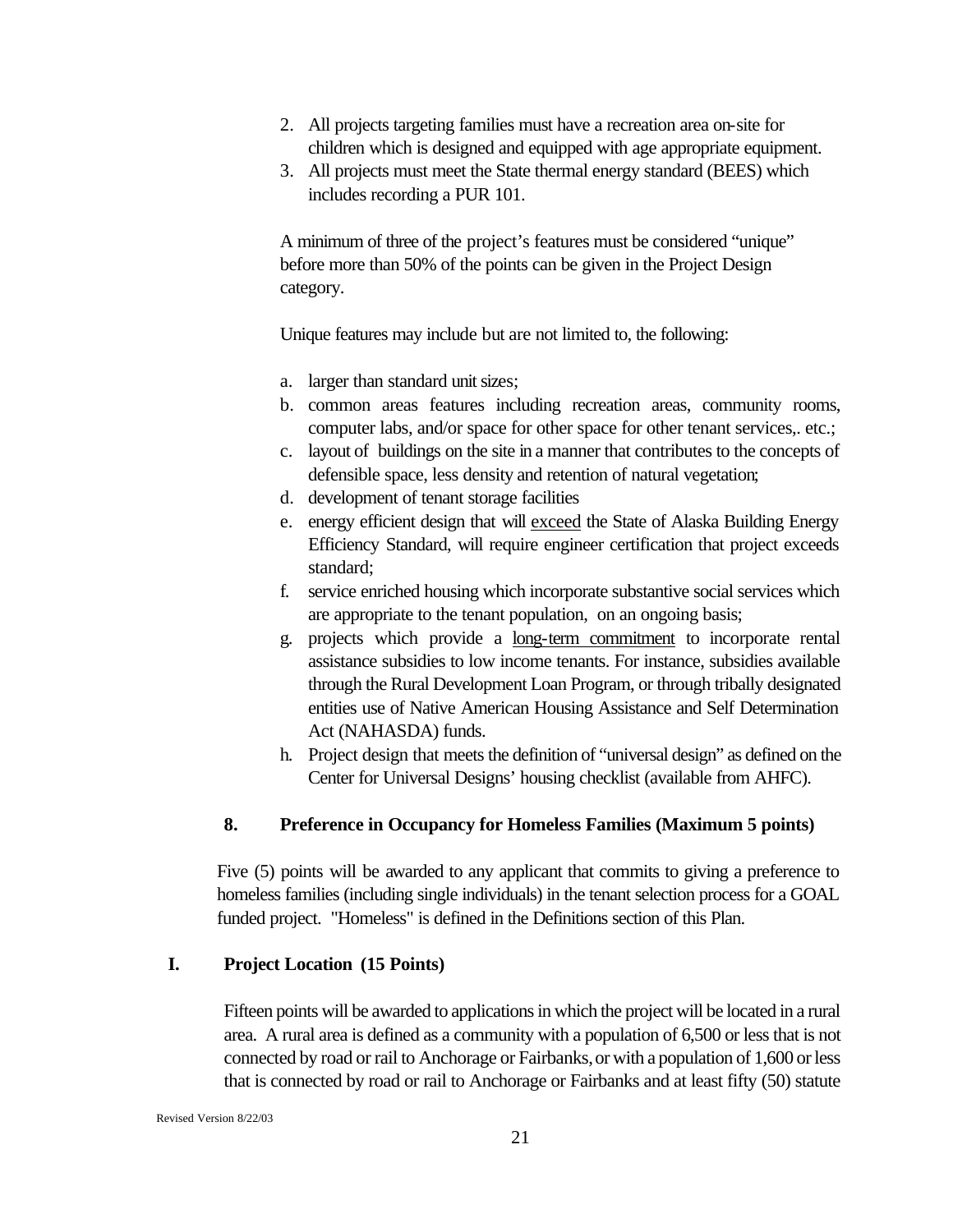miles outside of Anchorage or twenty-five (25) statute miles outside of Fairbanks. In this definition, "connected by road" does not include a connection by the Alaska Marine Highway System, or access through a foreign country.

#### **J. Serving Areas Receiving Declarations of Disasters (10 Points)**

Under 26.23.020, the Governor of Alaska has the power to declare a condition of disaster emergency. Any projects located in an area with a current disaster declaration (as of the start of the application cycle) issued by the Governor of Alaska will qualify for ten additional points in the ranking process.

#### **K. Public Housing Waiting Lists (4 Points)**

Four (4) points will be awarded to applications that contain a **written commitment** to give priority to households on waiting lists for subsidized housing. A commitment means establishing gross rents below the "Fair Market Rent" limits established by the U.S. Department of Housing and Urban Development **AND** establishing a referral relationship with the local office of AHFC and the local Indian Housing Authority. Applicants must describe how a referral relationship will be achieved.

In accordance with federal law, LIHTC and HOME funded projects may not refuse to lease to a holder of a certificate of family participation under the Section 8 Existing Voucher Program (Housing Choice Voucher) or to a holder of a comparable document evidencing participation in a HOME tenant-based assistance program because of the status of the prospective tenant as a holder of such certificate, voucher, or comparable HOME tenantbased assistance document.

#### **L. Job Training Program (Maximum 10 Points)**

Up to 10 points may be awarded to an applicant committing to operate a job-training program, targeting low- and moderate-income families, during the construction of the project. The trainees must be prepared for meaningful employment opportunities after the program is completed. Apprenticeship training in a recognized trade union is one example. If an applicant receives points in this category (even if less than 10 points), but fails to implement the training program, AHFC will recapture any reservation or funding commitment made from GOAL program funds.

program, the number of training positions, the target group of people, how the program will be funded, the skills learned by the trainees, the duration of the training and what future employment Applicants must provide letters of financial commitment for program operation, and signed memorandums of agreement between the project owner, the contractor, the training organization, and any other parties involved. **No points** will be awarded under this category without firm written commitments, and a detailed summary of the program which specifies the goals and objectives for the opportunities will be available to trainees.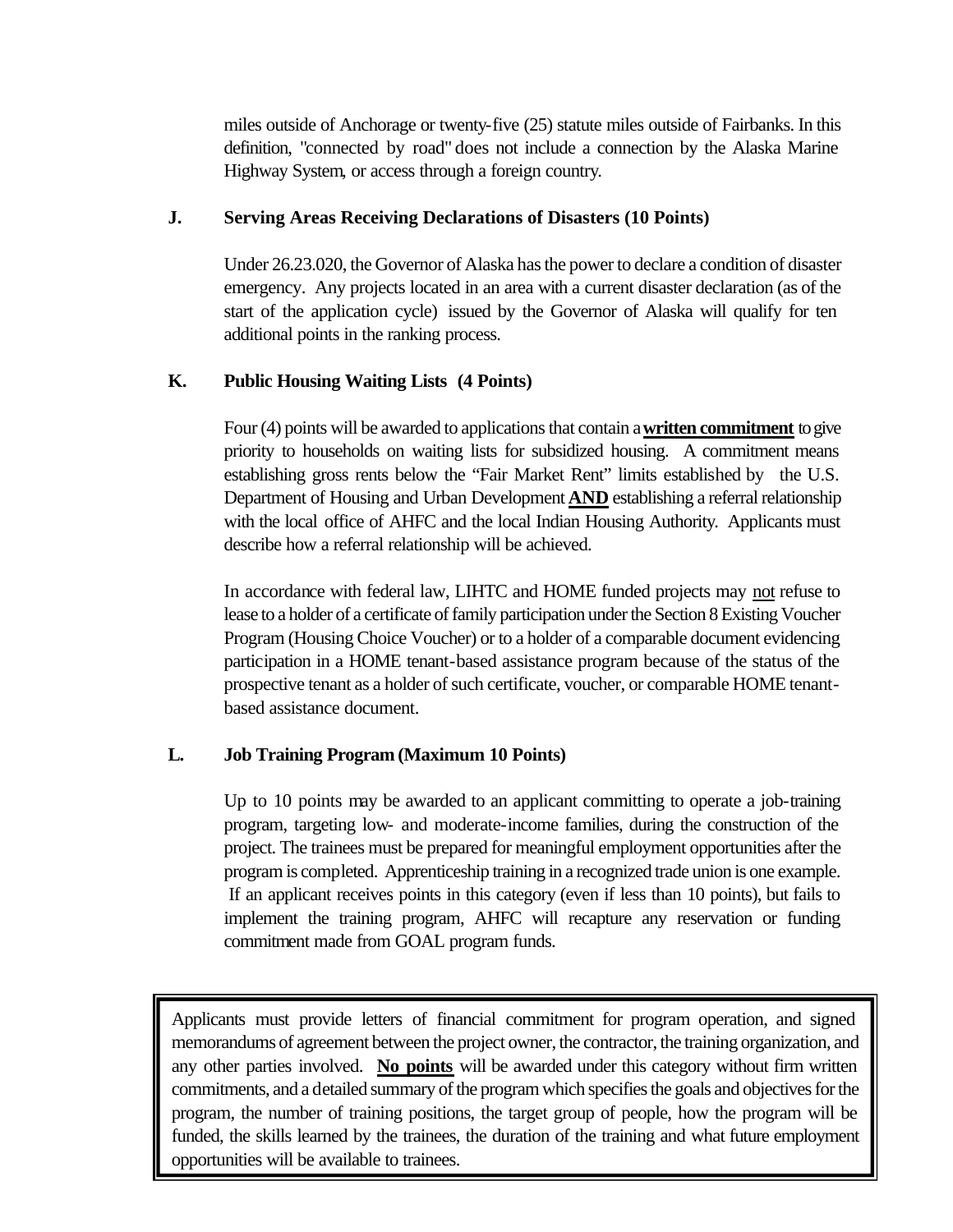#### **IX. PROJECT CHANGES AND NON-COMPLIANCE WITH RATING CRITERIA AFTER AWARD**

- A. AHFC will not approve any project changes pertaining to rating criteria that would modify the order in which applications were ranked during the rating process. For requested changes which would not affect the ranking order, AHFC will consider such changes only if there is substantive reason(s), in AHFC's opinion, to believe that in not approving the change, the financial feasibility of the project will be compromised.
- B. All project characteristics proposed by the applicant become part of the extended use agreement (LIHTC program) or deed restriction (HOME & SCHDF programs) which are recorded on a funded project. Failure to meet any of these requirements which are incorporated in to the extended use agreement or deed restriction is a considered a violation of this award plan (Qualified Allocation Plan for LIHTC). Such violations are considered reportable to the Internal Revenue Service (LIHTC program) as noncompliance, or in the case of HOME & SCHDF program funds (and not corrected in a timely manner), are events which may cause AHFC to demand repayment of the HOME and/or SCHDF program funds.

#### **X. RATING AND RANKING CRITERIA SUMMARY**

| <b>Evaluation Criteria</b> |                                                                                 | <b>Maximum Points</b> |
|----------------------------|---------------------------------------------------------------------------------|-----------------------|
| A.                         | Project Serves The Lowest Income Tenants                                        | 20                    |
| <b>B.</b>                  | Extended Low-Income Project Use                                                 | 10                    |
| $\mathcal{C}$ .            | Community Revitalization Projects Located in a<br><b>Qualified Census Tract</b> | 5                     |
| D.                         | Supporting Development and Operation Data                                       | 35                    |
| E.                         | Project Leveraging and "Matching" Contributions                                 | 20                    |
| F.                         | Applicant Characteristics                                                       | 10                    |
| G.                         | Need for the Project in the Local Area                                          | 20                    |
| Н.                         | Project Characteristics:                                                        | 70                    |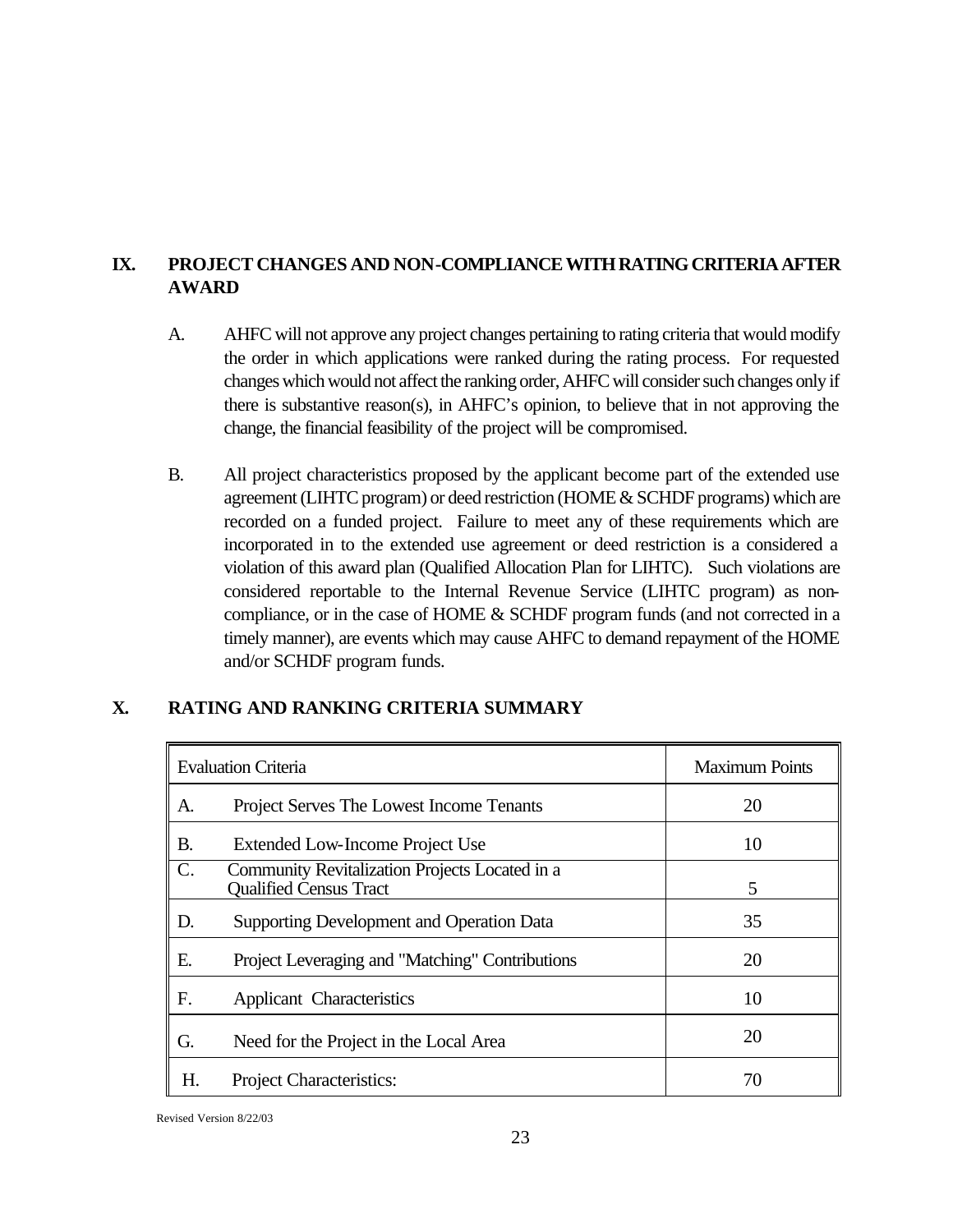|                              | Number of equipped units for persons with disabilities (10)<br>1.               |     |
|------------------------------|---------------------------------------------------------------------------------|-----|
|                              | 2.<br>Serving Special Needs Populations (15)                                    |     |
|                              | 3.<br>Availability of Larger Units for Households with Children (15)            |     |
|                              | Tenant Ownership (5)<br>4.                                                      |     |
|                              | Use of Existing Housing as Part of Community Revitalization<br>5.<br>Plan $(5)$ |     |
| 6.                           | Size of Project (5)                                                             |     |
|                              | Project Design (10)<br>7.                                                       |     |
|                              | Homeless Preference (5)<br>8.                                                   |     |
| Ι.                           | Project Location                                                                | 15  |
| J.                           | Serving Areas Receiving Declarations of Disasters                               | 10  |
| K.                           | Public Housing Waiting List Preference                                          | 4   |
| L.                           | <b>Job Training Program</b>                                                     | 10  |
| <b>TOTAL POINTS POSSIBLE</b> |                                                                                 | 229 |

Projects that do not receive a minimum of one third (1/3) of the total possible points and at least 50% of the points available in criteria "D", based on the ranking by the review committee, will not be considered for funding under any of the programs covered by this rating and award plan. Points in the "Serving Areas Receiving Declarations of Disasters" category do not count towards the minimum threshold number of points. The projects may be re-submitted for review in subsequent funding rounds.

#### **XI. PROJECT COST AND FUNDING LIMITATIONS**

The following cost limitations shall apply in determining a project's eligible basis, and the resulting amount of GOAL program funds that may be awarded. These cost limits shall not be exceeded unless substantive evidence, acceptable to AHFC, is supplied by the applicant to justify higher cost limitations.

A. Total Development Costs Limits (HUD 221(d)(3 and 4) Limits for Alaska):

The total development cost (total project cost minus cost of land) per unit will not exceed the HUD 221 (d)(3) mortgage limits by bedroom size unless substantive evidence (in AHFC's sole opinion) is presented to justify allowing an exception. Please consult the AHFC website www.ahfc.state.ak.us ("download" section) for the most recent HUD 221  $(d)(3)$  limits.

B. Developer/General Contractor Fees and Costs:

The maximum gross developer and contractor fee/overhead charged to the development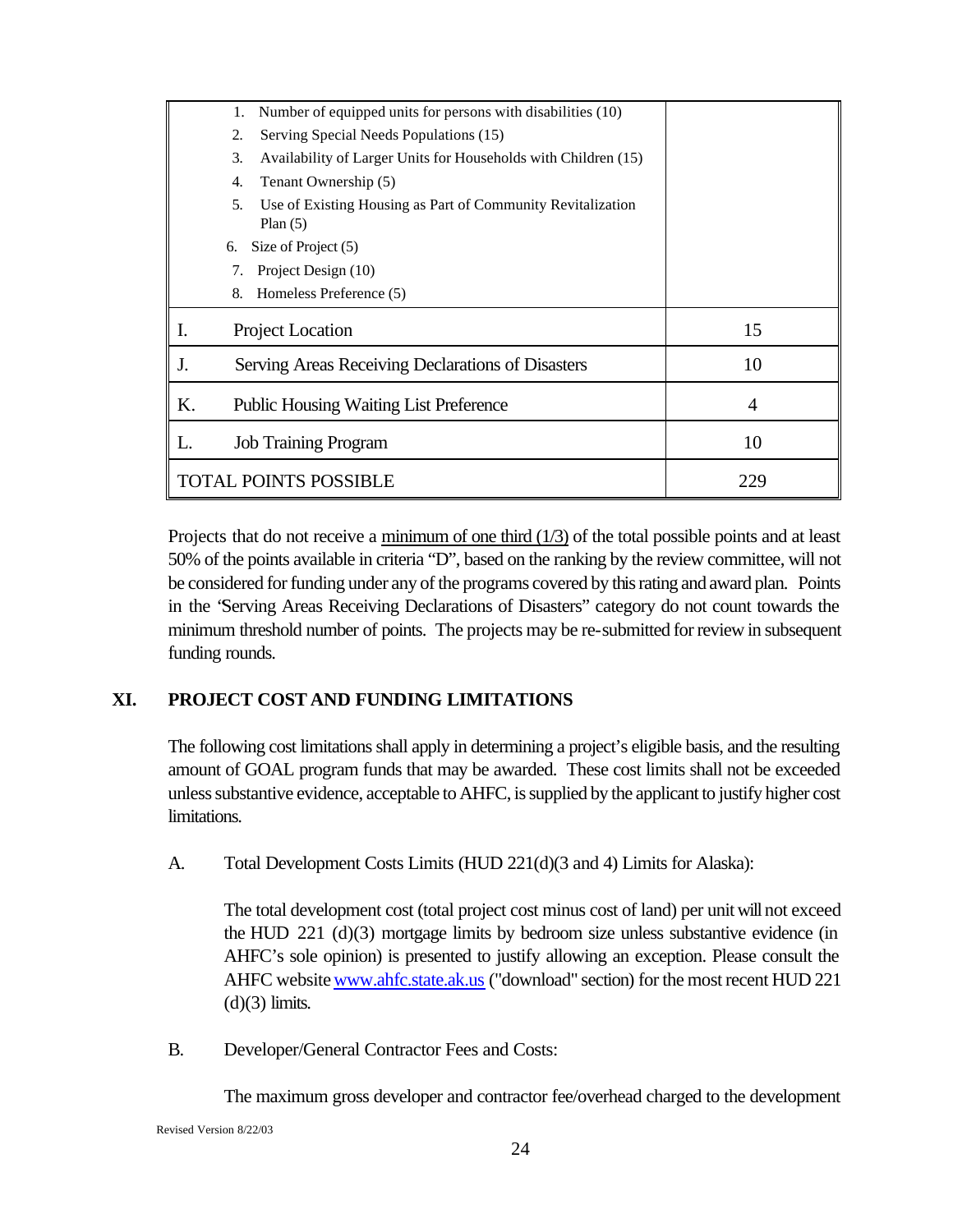may not exceed the amounts specified in the following table. Where an identity of interest exists between the developer, contractor, consultants or any other party to the development, the maximum developer and/or contractor fee may be further reduced to an amount determined to be appropriate by AHFC. Exceptions will be considered only if significant evidence is provided which suggests that the project is of a nature that warrants such higher fees.

| Development Type                                                    | Maximum Gross Developer<br>$Fee/O$ verhead* | <b>Maximum Gross</b><br>Contractor Fee/<br>Overhead** | General<br>Requirements<br>**       |
|---------------------------------------------------------------------|---------------------------------------------|-------------------------------------------------------|-------------------------------------|
| New Construction                                                    | 15%                                         | 10%                                                   | 10%                                 |
| Acquisition with<br>Rehabilitation or<br><b>Rehabilitation Only</b> | $15%$ of<br>Rehabilitation<br>Cost          | $10\%$ of<br>Rehabilitation<br>Cost                   | $10\%$ of<br>Rehabilitation<br>Cost |
| <b>Acquisition Only</b><br>(HOME & SCHDF<br>Programs only)          | $5\%$ of<br>Acquisition<br>Cost             | $0\%$                                                 | 0%                                  |

\*The maximum fee/overhead must be calculated against the total development cost of the project, net any payments to the developer or related parties. \*\* The maximum fee/overhead and general requirements is calculated against total construction cost.

Please refer to the program policy and procedures guide for the definitions of general requirements, and builder/contractor profit and overhead.

C. Consultant Fees and Cost of Intermediaries

All payments made to consultants or other intermediaries who are performing tasks normally performed by a developer, are considered development overhead charges and must be included in the maximum 15% allowable for the developer fee and overhead.

D. Operating Reserves

Operating reserves that are funded with proceeds from the GOAL program are limited to an amount up to one year of the projects' total operating expenses, not including replacement reserves. This limitation may be waived at AHFC's discretion if it is considered to be in the best interests of the project or the GOAL program.

E. Replacement Reserves

All projects funded with GOAL funds will be required to maintain a \$300 per unit/per year replacement reserves for capital expenses (roof repair, boiler replacement, etc.).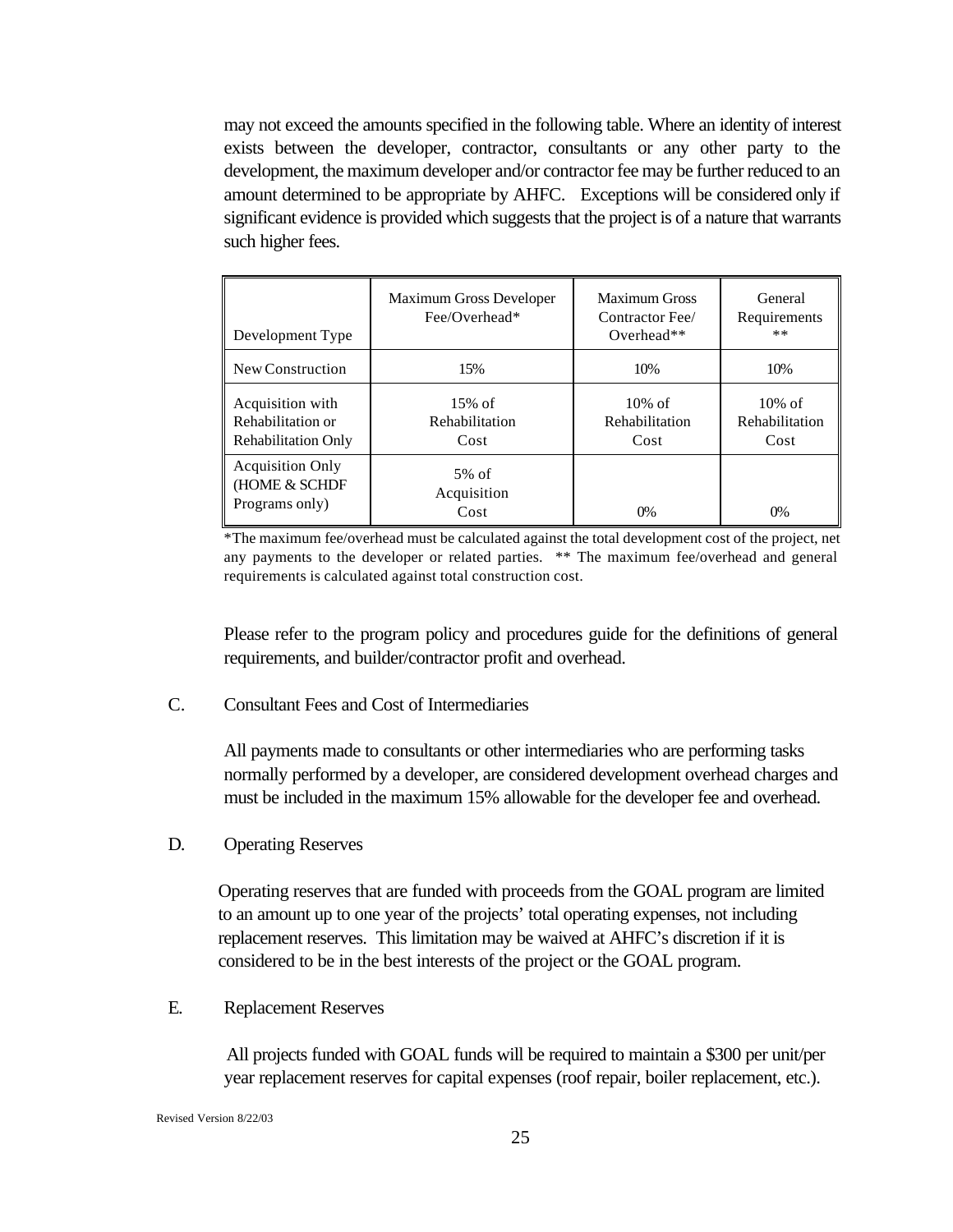The replacement reserve account must be jointly controlled by the project owner and AHFC or some other secondary lender. This requirement will be subordinate to any terms or conditions placed on loan or grant financing associated with the project.

F. HOME Rental Development Funds

There is a limit of \$675,000 per project for HOME funds. To receive HOME rental development funds, a minimum of 40% of the residential rental units in the development must be set-aside for families at or below 50% of the median income, adjusted for family size.

G. Limitations on SCHDF Project Funding

For grant requests over \$500,000, the underwriting analysis performed by AHFC for determining the recommended amount of senior housing grant funds will be based on analysis of the debt carrying capacity of the project. AHFC will use the underwriting criteria for its multi-family loan program to determine the potential amount of debt the project could support. Project income will be estimated by using the HUD established Fair Market Rent for the geographic location. The maximum SCHDF award will be the difference between the estimated debt capacity (loan amount) and total development costs*.*

H. Minimum Rehabilitation Costs

Under the LIHTC program, there is a minimum rehabilitation cost. The rehabilitation costs must be the greater of \$6,000 per unit or 10% of the "adjusted basis" of the building and must consist of work items that are more than just cosmetic in nature.

I. Limit on LIHTC Allocations

The amount of credit that one project may receive is limited to an amount that produces tax credit proceeds up to 50% of the total development cost of the project. This limit applies at the time of application. If credit proceeds are increased as the result of a higher than estimated credit price, those extra proceeds are not bound by this limit.

Exceptions to this limit are:

- 1. If the project has more than 50% of the units targeted towards populations with special housing needs, as defined in this document.
- 2. If the project is 100% set-aside for senior citizens households as defined under the U.S. Fair Housing Act or AHFC statutes and regulations.
- 3. If the project remains in compliance with the LIHTC program for 30 years and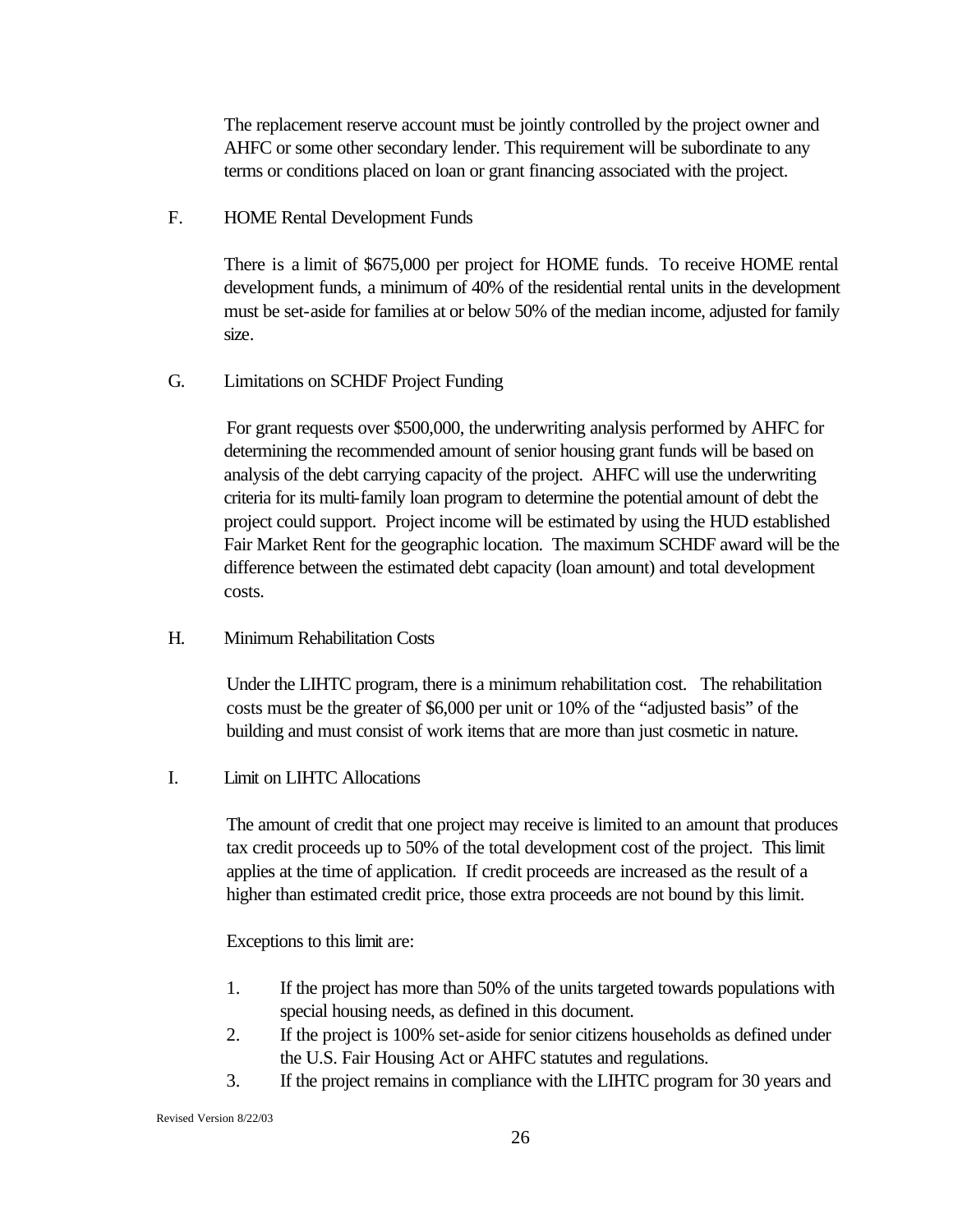the owner waives the right of resale under Section  $42(h)(4)(II)$ . In the case of projects intended for eventual tenant ownership, the period of affordability after year 15 will be maintained through a resale agreement after the exercising the tenant's first right of refusal to acquire a unit under Section 42(i)(7).

#### **XII. ALLOCATION OF TAX CREDITS TO PROJECTS FINANCED WITH TAX-EXEMPT BONDS EXCEEDING 50% OF TOTAL PROJECT COSTS**

Applicants may apply to AHFC for LIHTCs that are obtained automatically with the use of taxexempt bond financing on a project. To be eligible for these "non-competitive" credits, more than 50% of the project costs must be financed with bonds that are exempt from taxes under the IRS Code (tax-exempt bond issue). The bonds must be issued subject to Alaska's private activity bond volume cap. Additionally, the project must be considered eligible for LIHTCs under Alaska's Qualified Allocation Plan (Rating and Award Criteria), including the minimum threshold requirements and points criteria.

All requirements of the competitive tax credit program pertain to the non-competitive program, including all application, processing and monitoring fees and the requirements regarding feasibility and viability.

#### **XIII. COMPLIANCE MONITORING FOR SCHDF AND HOME**

The SCHDF and HOME program have separate monitoring requirements that are not required under IRS statutes to be incorporated into this allocation plan. The compliance requirements for these programs are detailed in the policy and procedures manual for the GOAL program and in a compliance manual available from AHFC.

#### **XIV. COMPLIANCE MONITORING PLAN FOR LIHTC PROJECTS**

(a)(1)(A) **Monitoring Authority** - All projects -placed in service- since the 1986 enactment of the Low-Income Housing Tax Credit Program, are subject to monitoring for compliance with the rules and regulations of 26 U.S.C. Section 42.

(B) Compliance monitoring of all tax credit projects will be conducted by the Alaska Housing Finance Corporation (the Corporation), in accordance with the procedures outlined below. The Corporation's obligation to monitor for compliance with the requirements of Section 42 does not make the Corporation liable for an owner's noncompliance.

(C) The areas to be reviewed for compliance shall include, but are not limited to: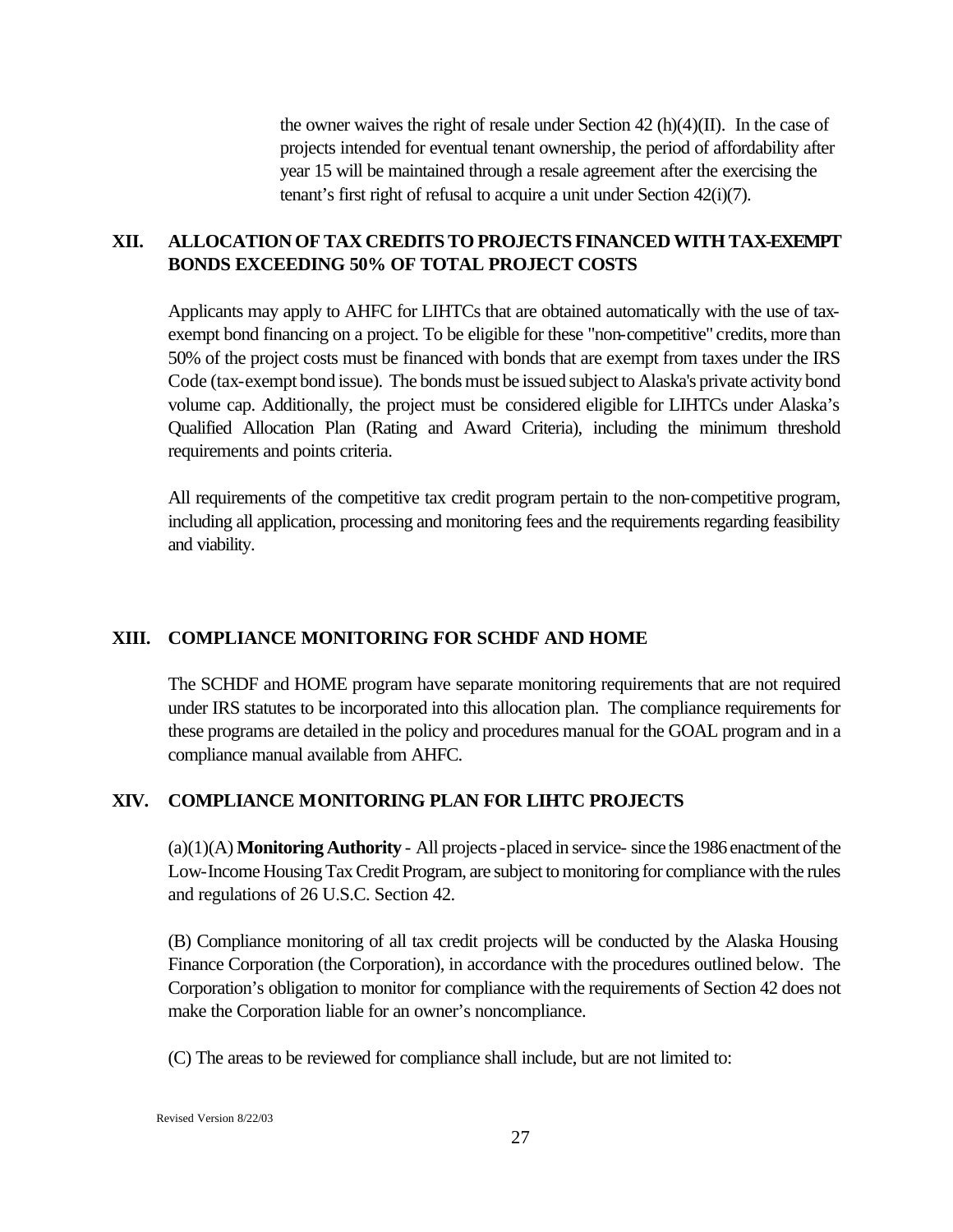- i. Tenant income qualifications, calculations and appropriate supporting documentation.
- ii. Gross rent payments and any components of the gross rent figure (including utility allowances.
- iii. The project rental history of the low-income and market rate units.
- iv. Certifications made by the Owner during the application process regarding project design and other building characteristics (e.g. accessibility for people with disabilities, use of non-residential space, etc.) that are part of the restrictive covenant recorded on the property.
- vi. The annual amount of eligible basis, the applicable fraction claimed for the property and compliance with habitability standards.
- vii. Affirmative marketing efforts
- viii. Fair housing compliance
- ix. Occupancy rules contained in Section 42
- x. Building code violation reports

(b)(1) **Record Keeping** - The owner of a project receiving a credit allocation shall maintain project records (A - M, below) for six years past the due date (with extensions) for filing the federal income tax return for that year. **The records for the first year of the credit period must be retained for at least six years beyond the due date (with extensions) for filing the federal income tax return for the last year of the compliance period of the building.**

The records must include, but are not limited to, the following:

- (A) the total number of residential rental units in the project (including the number of bedrooms and square footage of each residential rental unit);
- (B) the percentage of residential rental units in the building that are low-income units;
- (C) the rent charged on each unit in the project, including the utility allowance amount used and the method of calculation;
- Revised Version 8/22/03 (D) the project rental history of the low-income units and information that shows when and to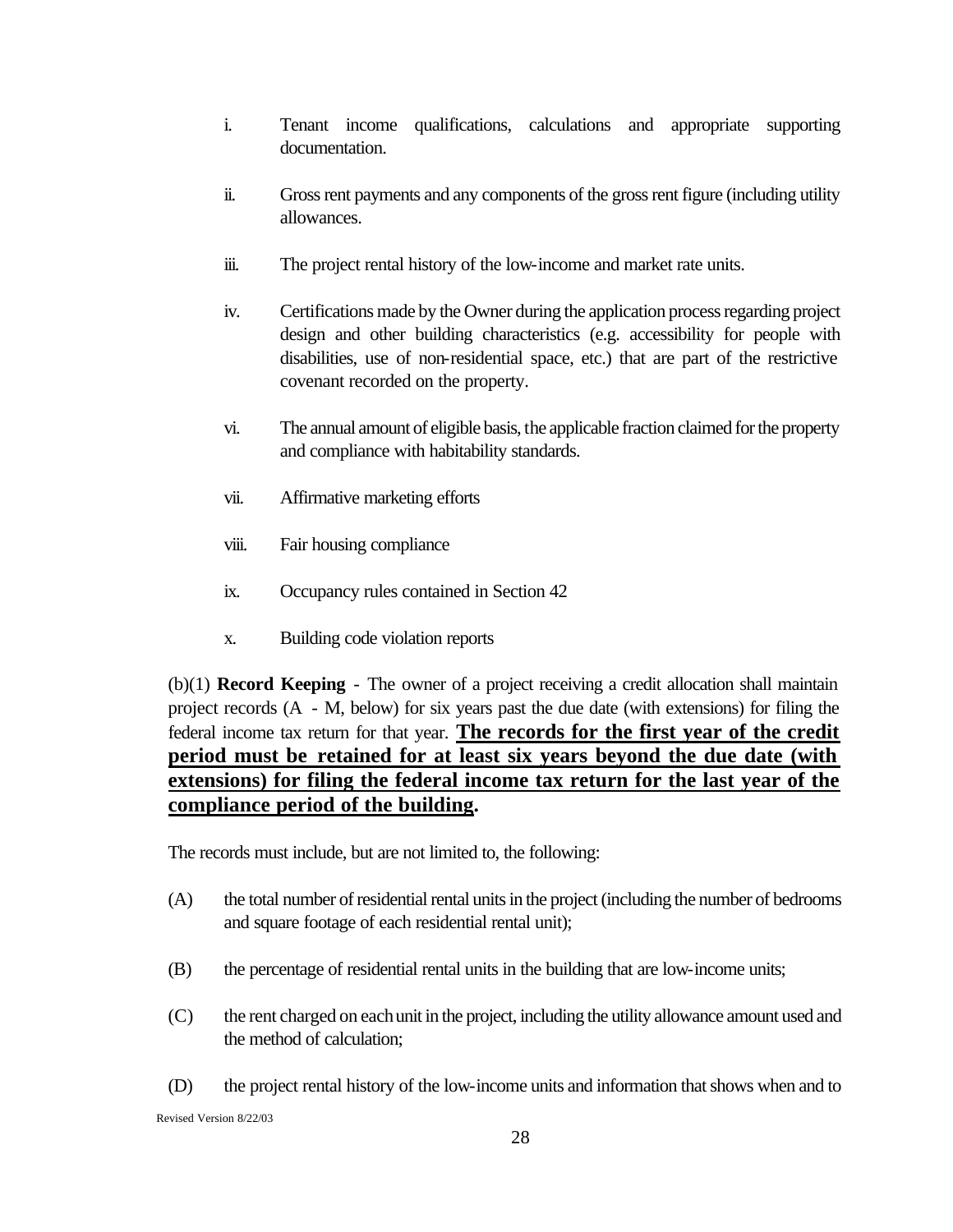whom the next available units were rented;

- (E) annual income certifications for each low-income tenant and sufficient documentation to prove that annual income was calculated in a manner consistent with the requirements of Section 8 of the U.S. Housing Act of 1937;
- (F) the character and use of the non-residential portion of the building(s) within the project (common areas, etc.) if included in eligible basis;
- (G) the number of occupants in each low-income unit;
- (H) the eligible basis and qualified basis of the building at the end of the first year of the credit period; and if in the following years the project has received additional federal funds reducing the eligible basis of the building(s);
- (I) evidence that supports any of the project characteristics the Owner may have certified to, in his/her application for tax credits, to receive points in the ranking process;
- (J) evidence supporting that the project Affirmative Marketing efforts are on going and directed towards the correct tenant population;
- (K) evidence supporting that the project complies with the Fair Housing Act and does not discriminate in the provision of housing;
- (L) evidence that the project has in place procedures to ensure compliance with the occupancy rules regarding full time students under the LIHTC program; and
- (M) documentation detailing all building code violations and corrections noted within the prior 12-month period of time.

*(2)* **Corporation Record Retention**- The Corporation must retain the records and certifications used to review the projects for compliance, for three years after the end of the calendar year in which it receives them. If non-compliance is found, records and certifications related to that specific compliance review must be retained for 6 years beyond the filing of the IRS Form 8823.

(c)(1)(A) **Monitoring Review Procedures** - Upon request from the Corporation, the owner of the subject project shall submit project information required by the Corporation to complete a monitoring review. The required information is detailed in section  $(b)(1)(A-M)$ , above. After receipt of the information described in section  $(b)(1)(A-M)$ , the Corporation will review the documentation for compliance with 26 U.S.C. Section 42. The Corporation shall notify the owner within 15 working days of the completion of the review, as to the result of the initial review. If additional information is required by the Corporation to complete its review, the owner shall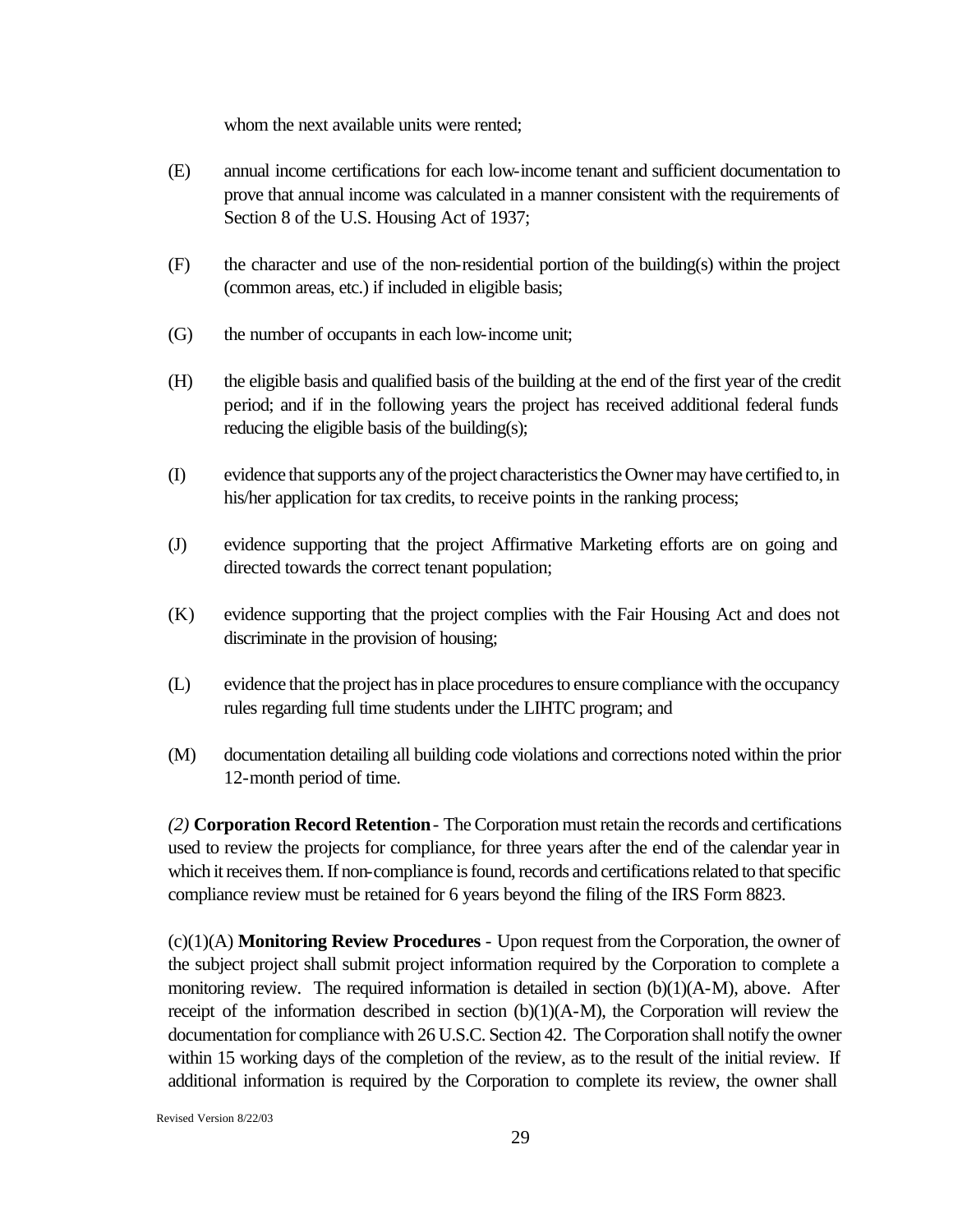respond within 10 working days. A \$25 per day late fee will be assessed on owners who do not submit the requested compliance information within the deadlines established by the Corporation. Failure to respond will be considered non-compliance with program criteria and will be reported to the IRS.

(B) Monitoring Review Schedule – In the first year of the credit period, 100% of the tenant files and 20% of all units in the project will be reviewed during an on-site visit. Every third year, 20% of all units in the project will be reviewed during an on-site visit. Annually, a compliance documentation review will take place. The following items will be submitted to the Internal Audit department for review:

- i. Owners Certificate of Compliance
- ii. Project History or Unit status Report
- iii. Rent Roll
- iv. Utility Allowances
- v. Affirmative Marketing Plan
- vi. Building Violation Reports
- vii. LIHTC Allocation Certificates (IRS Forms 8586, 8609, and 8609A)
- viii. Student Household Statement

AHFC reserves the right to visit any project on an annual basis if the prior year's performance was determined to be less than satisfactory.

(C) Inspections - The Corporation has the right to perform audits which may include site inspections on any tax credit project during the full term of the agreed-upon compliance period or eighteen (18) years, whichever is greater. The compliance period is established in an extended-use agreement, which is recorded as a restrictive covenant when the project is placed in service. The focus of the inspection(s) will include, but not be limited to, those items referred to in (a)(1)(C) and  $(b)(1)(A-M)$ , above.

- i. For New Buildings physical inspections will be conducted on at least 20% of the property's LIHTC-eligible units.
- ii. For Existing Buildings physical inspections will be conducted on at least 20% of the property's LIHTC-eligible units every three years.

(D) Required Certifications - In addition to the required information referred to in sub-section (b)(1)(A-M) above, owners of tax credit projects shall submit annual certifications attesting to compliance with the requirements of Section 42, under penalty of perjury. The owner shall also certify that the residents of the low-income facilities were informed of the Corporation's right and intent to review tenant income certifications for compliance with Section 42 and the procedures of this section.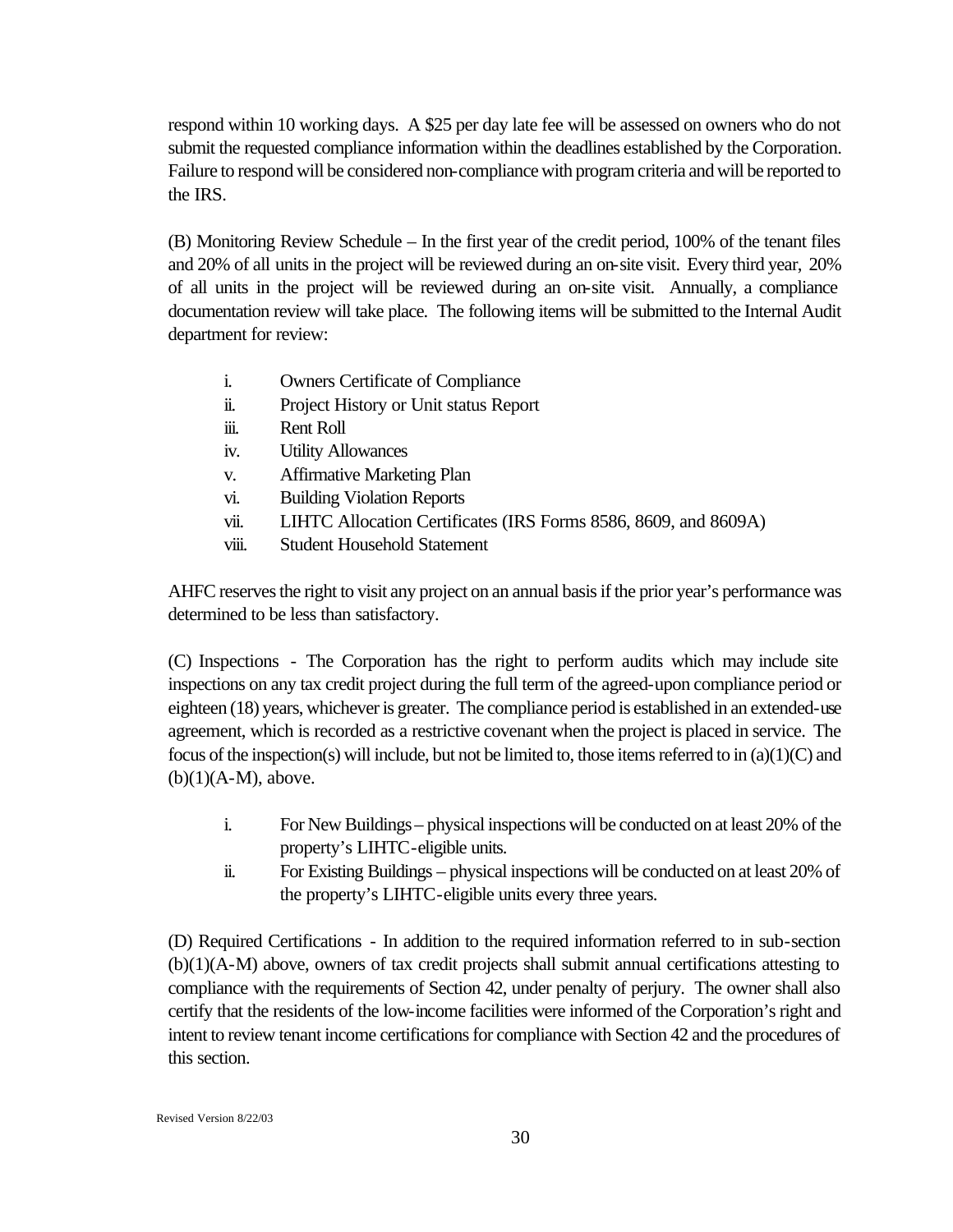(E) Exceptions For Federally Subsidized Projects *-* Projects financed under USDA, Rural Development's Section 515 program (RD), or receiving rental assistance through HUD's Project Based Section 8 Program, may submit the same tenant income certification forms to the Corporation, as are required by the RD or HUD.

(d)(1)(A) **Calculating Family Income** - All families living in the designated low-income units of a building receiving tax credits must be income qualified. Owners of tax credit projects shall use the guidelines established by the U.S. Department of Housing and Urban Development (HUD) for the Section 8 Voucher program for calculating family income.

(e)(1)(A) **Notification of Non-Compliance** - If the Corporation does not receive the required certifications, is denied access to income certification forms, support documents, or rent records for any tenant family or unit, or finds general non-compliance with the requirements of Section 42, the owner will be immediately notified of the violation, in writing, and the time period for correcting it.

(B) Correction Periods - An owner shall have sixty (60) days from the date of the notice of noncompliance to correct the finding, except in the case of a missed certification where the cure period is 10 working days.

(C) IRS Notification - The Corporation will notify the Internal Revenue Service (IRS) of a finding of non-compliance within 45 days of the end of the correction period, regardless if the finding was corrected. The Corporation will also notify the IRS of instances of non-compliance that it becomes aware of that may have occurred prior to January 1, 1992.

 $(f)(1)(A)$  **Monitoring Fees** - An annual fee will be charged to all projects for compliance monitoring, except as otherwise noted in  $(f)(1)(C)$ . The monitoring fee shall be established by the Corporation and reviewed on a yearly basis to ensure it adequately covers the administrative cost of monitoring.

(B) The monitoring fee will be \$25 per tax credit unit up to a maximum of \$1,000 per project in the first year and every third year. In the other years the monitoring fee will be 50%.

AHFC reserves the right to charge the full \$1,000 fee, or the actual cost to AHFC of conducting an annual audit for compliance, for those projects that continue to exhibit poor performance.

For projects financed under the United States Department of Agriculture, Rural Development Section 515 program, the maximum compliance-monitoring fee will be \$300.

(C) The monitoring fee for the first year of the credit period shall be payable upon issuance of the IRS Form 8609. For the following years, the monitoring fee shall be payable by the anniversary of the placed-in-service date for the project.